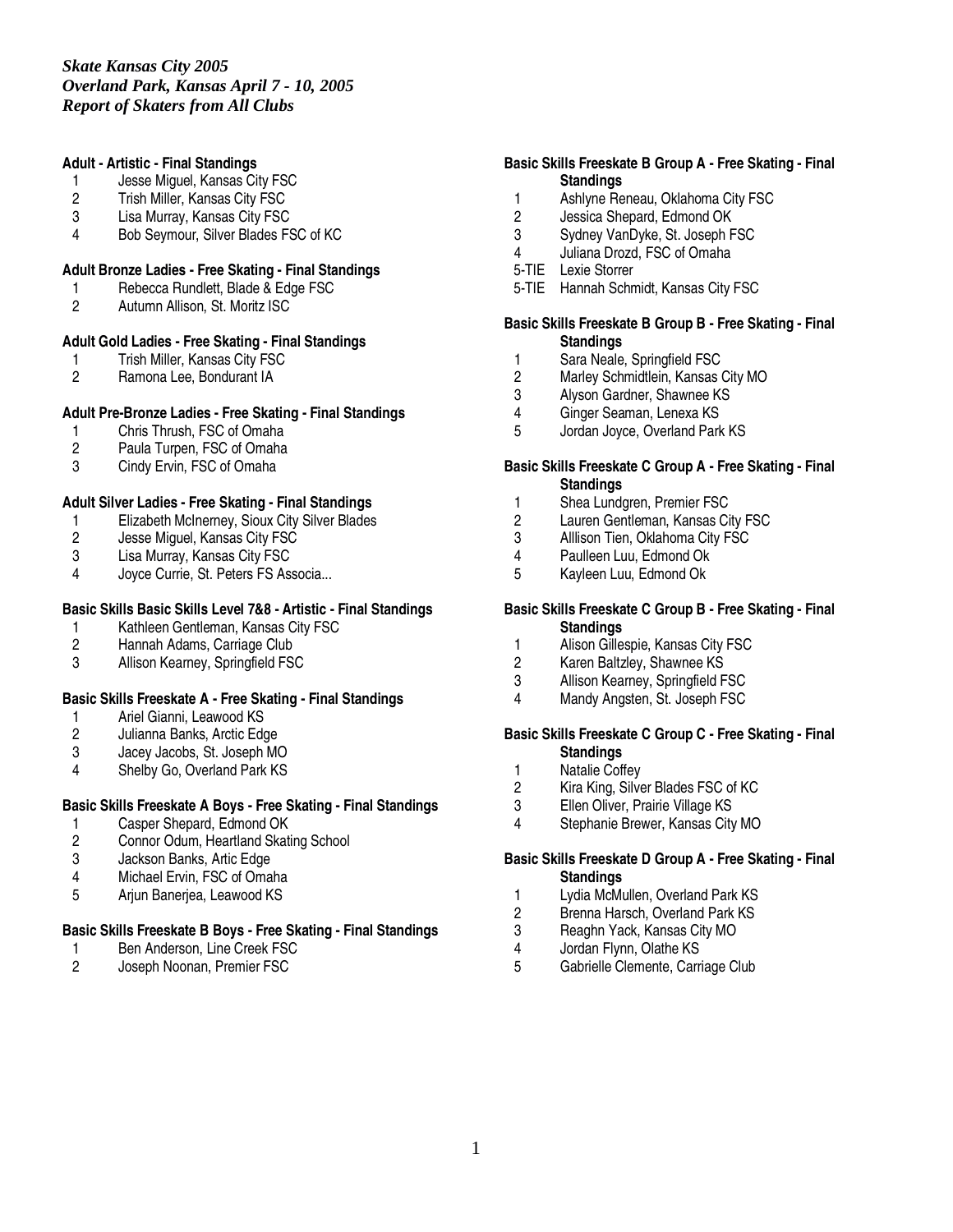#### **Basic Skills Freeskate D Group B - Free Skating - Final Standings**

- 1 Ryley Sidles, Blade & Edge FSC<br>2 Ashley Curtess. Edmond OK
- 2 Ashley Curtess, Edmond OK<br>3 Tene Thompson
- Tene Thompson
- 4 Olivia Rosemann, Metro Edge FSC of MO
- 5 Jessamyn Proule-Morin, Precise Ice FSC
- 6 Hannah Adams, Carriage Club

#### **Basic Skills Freeskate D Group C - Free Skating - Final Standings**

- 
- 1 Mallory Gall, Springfield IL<br>2 Lexie Lanphear, Independe 2 Lexie Lanphear, Independence MO<br>3 Faith Vandehaar, Olathe KS
- 
- 3 Faith Vandehaar, Olathe KS Lauren Severance, Lenexa KS
- 5 Destanie Rothrock, Topeka KS

#### **Basic Skills Level 1 Boys - Compulsory Moves - Final Standings**

- 1 Jackson Banks, Artic Edge<br>2 Connor Odum, Heartland S
- 2 Connor Odum, Heartland Skating School
- 3 Arjun Banerjea, Leawood KS

# **Basic Skills Level 2 - Compulsory Moves - Final Standings**

- 1 Jacey Jacobs, St. Joseph MO<br>2 Julianna Banks. Arctic Edge
- 2 Julianna Banks, Arctic Edge<br>3 Jordan Jovce, Overland Park
- Jordan Joyce, Overland Park KS

#### **Basic Skills Level 2 Boys - Compulsory Moves - Final Standings**

- 1 Michael Ervin, FSC of Omaha
- 2 Casper Shepard, Edmond OK

## **Basic Skills Level 3 - Artistic - Final Standings**

- 1 Sydney VanDyke, St. Joseph FSC<br>2 Patricia Melland, Silver Blades FSC
- 2 Patricia Melland, Silver Blades FSC of KC<br>3 Miriam Swartz, Mission Hills KS
- 3 Miriam Swartz, Mission Hills KS<br>4 Emily Watson. Kansas City FSC
- Emily Watson, Kansas City FSC

# **Basic Skills Level 3 - Compulsory Moves - Final Standings**

- 1 Alyson Gardner, Shawnee KS<br>2 Shelby Go, Overland Park KS
- Shelby Go, Overland Park KS
- 3 Madeline Amend, Kansas City FSC<br>4 Hannah Schmidt. Kansas City FSC
- 4 Hannah Schmidt, Kansas City FSC<br>5 Sydney VanDyke, St. Joseph FSC
- 5 Sydney VanDyke, St. Joseph FSC
- 6 Miriam Swartz, Mission Hills KS

#### **Basic Skills Level 3 Boys - Compulsory Moves - Final Standings**

1 Ben Anderson, Line Creek FSC

## **Basic Skills Level 4 - Compulsory Moves - Final Standings**

- 1 Sara Neale, Springfield FSC
- 2 Joseph Noonan, Premier FSC<br>3 Ashlyne Reneau. Oklahoma Ci
- Ashlyne Reneau, Oklahoma City FSC
- 4 Marley Schmidtlein, Kansas City MO
- 5 Jessica Shepard, Edmond OK

#### **Basic Skills Level 5 & 6 - Artistic - Final Standings**

- 1 Karen Baltzley, Shawnee KS
- 2 Sara Neale, Springfield FSC

#### **Basic Skills Level 5 Group A - Compulsory Moves - Final Standings**

- 1 Shea Lundgren, Premier FSC<br>2 Alllison Tien. Oklahoma City F
- Alllison Tien, Oklahoma City FSC
- 3 Paulleen Luu, Edmond OK<br>4 Lauren Gentleman, Kansas
- Lauren Gentleman, Kansas City FSC

#### **Basic Skills Level 5 Group B - Compulsory Moves - Final Standings**

- 1 Hannah Andres, Premier FSC<br>2 Kira King, Silver Blades FSC o
- Kira King, Silver Blades FSC of KC

## **Basic Skills Level 6 Group A - Compulsory Moves - Final Standings**

- 1 Jordan Flynn, Olathe KS<br>2 Alison Gillespie, Kansas
- 2 Alison Gillespie, Kansas City FSC<br>3 Mandy Angsten, St. Joseph FSC
- Mandy Angsten, St. Joseph FSC
- 4 Lexie Storrer<br>5 Kavleen Luu
- 5 Kayleen Luu, Edmond OK

#### **Basic Skills Level 6 Group B - Compulsory Moves - Final Standings**

- 
- 1 Ellen Oliver, Prairie Village KS<br>2 Allison Kearney, Springfield FS 2 Allison Kearney, Springfield FSC<br>3 Natalie Coffev
- Natalie Coffey

#### **Basic Skills Level 7 Group A - Compulsory Moves - Final Standings**

- 1 Brenna Harsch, Overland Park KS<br>2 Tene Thompson
- Tene Thompson
- 3 Gabrielle Clemente, Carriage Club
- 4 Kathleen Gentleman, Kansas City FSC

#### **Basic Skills Level 7 Group B - Compulsory Moves - Final Standings**

- 1 Lauren Severance, Lenexa KS
- 2 Lexie Lanphear, Independence MO
- 3 Hannah Adams, Carriage Club<br>4 Faith Vandehaar, Olathe KS
- Faith Vandehaar, Olathe KS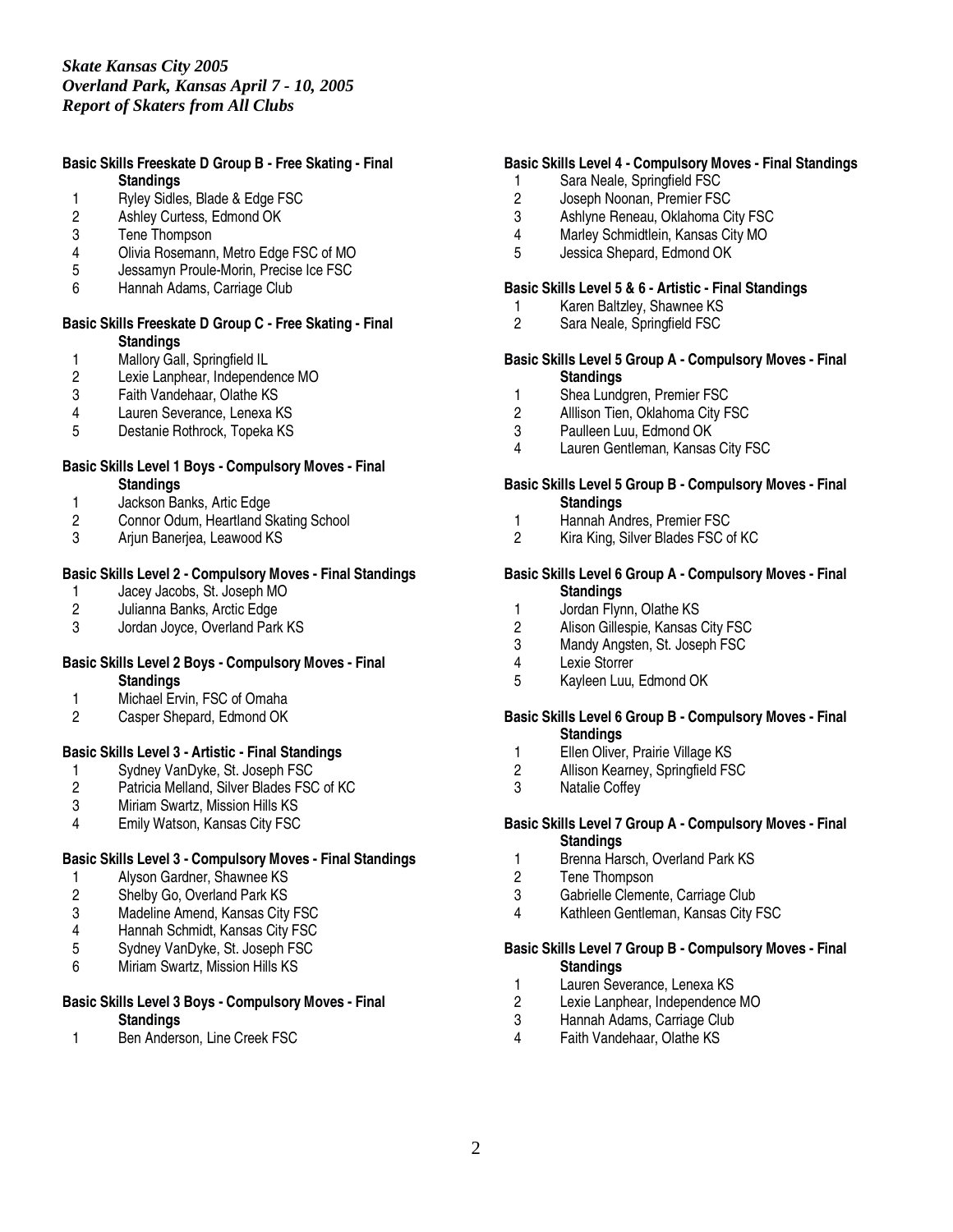#### **Basic Skills Level 8 Group A - Compulsory Moves - Final Standings**

- 
- 1 Mallory Gall, Springfield IL<br>2 Lydia McMullen, Overland I Lydia McMullen, Overland Park KS
- 3 Ashley Curtess, Edmond Ok
- 4 Olivia Rosemann, Metro Edge FSC of MO
- Jessamyn Proule-Morin, Precise Ice FSC

#### **Basic Skills Snowplow Sam - Compulsory Moves - Final Standings**

- 1 Jasmine Campbell, Springfield FSC<br>2 Caroline Peterson, Carriage Club
- 2 Caroline Peterson, Carriage Club<br>3 Jana Baneriea. Leawood KS
- Jana Banerjea, Leawood KS

## **Basic Skills Snowplow Sam - Free Skating - Final Standings**

- 1 Allie Petracek, Olathe KS<br>2 Caroline Peterson, Carriad
- Caroline Peterson, Carriage Club
- 3 Averie Brenner, Oklahoma City FSC
- 4 Jasmine Campbell, Springfield FSC
- 5 Jana Banerjea, Leawood KS

# **Beginner - Artistic - Final Standings**

- 1 Alyssa Welch, Stars FSC of Texas<br>2 Sarah Ingram, Carriage Club
- 2 Sarah Ingram, Carriage Club<br>3 Katie Wells, Wichita FSC
- 3 Katie Wells, Wichita FSC<br>4 Paige Jackson, Premier F
- 
- 4 Paige Jackson, Premier FSC<br>5 Terryl Ann Fritz, Oklahoma Ci 5 Terryl Ann Fritz, Oklahoma City FSC<br>6 Logan Hacker. Des Moines FSC
- Logan Hacker, Des Moines FSC

## **Beginner - Jumps - Final Standings**

- 1 Shae Carney, Line Creek FSC
- 2 Amy Miller, Silver Blades FSC of KC
- 
- 3 Katie Wells, Wichita FSC<br>4 Katie Lance, Springfield F
- 4 Katie Lance, Springfield FSC<br>5 Ashli Bruza, Silver Blades FS
- 5 Ashli Bruza, Silver Blades FSC of KC 6 Morgan McKellar, Line Creek FSC<br>7 Cierra Ervin, FSC of Omaha
- 
- 7 Cierra Ervin, FSC of Omaha<br>8 Jordan Buttermore, Sioux Cit 8 Jordan Buttermore, Sioux City Silver Blades

## **Beginner Boys - Free Skating - Final Standings**

- 1 George Bousfield, Wichita FSC<br>2 Logan Hacker, Des Moines FSC
- Logan Hacker, Des Moines FSC

# **Beginner Boys - Spins - Final Standings**

- 1 Jared McManus, Oklahoma City FSC<br>2 George Bousfield, Wichita FSC
- George Bousfield, Wichita FSC

#### **Beginner Girls Group A - Free Skating - Final Standings**

- 1 Cierra Ervin, FSC of Omaha
- 2 Terryl Ann Fritz, Oklahoma City FSC<br>3 Christine Zheng. Silver Blades FSC c
- 3 Christine Zheng, Silver Blades FSC of KC
- 4 Jennifer Peterson, Blade & Edge FSC<br>5 Taylor Roberts, Silver Blades FSC of K
- 5 Taylor Roberts, Silver Blades FSC of KC<br>6 Brynn Suellentrop, Wichita FSC
- 6 Brynn Suellentrop, Wichita FSC
- 7 Macenzie Stauffer, Silver Blades FSC of KC

## **Beginner Girls Group B - Free Skating - Final Standings**

- 1 Alyssa Welch, Stars FSC of Texas<br>2 Raegan Wilshusen, Springfield FSC
- 2 Raegan Wilshusen, Springfield FSC<br>3 Katerina Paone, Metro Edge FSC
- 3 Katerina Paone, Metro Edge FSC<br>4 Kylie Brashear, Wichita FSC
- 4 Kylie Brashear, Wichita FSC<br>5 Nicole Cuillo. Des Moines FS
- 5 Nicole Cuillo, Des Moines FSC
- 6 Katie Wells, Wichita FSC

#### **Beginner Girls Group C - Free Skating - Final Standings**

- 1 Katie Lance, Springfield FSC
- 2 Hannah Alexander, Silver Blades FSC of KC
- 3 Sydney Schierling, Silver Blades FSC of KC
- 4 Madison Pfieffer, Oklahoma City FSC<br>5 Jennifer Nawrocki, Premier FSC
- 5 Jennifer Nawrocki, Premier FSC<br>6 Marissa Graham, Line Creek FS
- Marissa Graham, Line Creek FSC
- 7 Paige Jackson, Premier FSC

## **Beginner Girls Group D - Free Skating - Final Standings**

- 1 Oliva Molina, Springfield FSC
- 2 Sarah Ingram, Carriage Club<br>3 Courtney Eaton, Silver Blades
- Courtney Eaton, Silver Blades FSC of KC
- 4 Annie Fixler, Kansas City FSC
- 5 Shelly Tang, Wichita FSC
- 6 Rachel Stevenson, Line Creek FSC<br>7 Amy Miller Silver Blades FSC of KC
- Amy Miller, Silver Blades FSC of KC

## **Beginner Group A - Compulsory Moves - Final Standings**

- 1 Hannah Alexander, Silver Blades FSC of KC<br>2 Annie Fixler. Kansas City FSC
- 2 Annie Fixler, Kansas City FSC
- 3 Cierra Ervin, FSC of Omaha
- 4 Alexis Fenton, Silver Blades FSC of KC
- 5 Courtney Eaton, Silver Blades FSC of KC

#### **Beginner Group A - Spins - Final Standings**

- 1 Oliva Molina, Springfield FSC<br>2 Madison Pfieffer, Oklahoma C
- Madison Pfieffer, Oklahoma City FSC
- 
- 3 Ashli Bruza, Silver Blades FSC of KC 4 Jordan Buttermore, Sioux City Silver Blades<br>5 Amy Miller, Silver Blades FSC of KC
- Amy Miller, Silver Blades FSC of KC
- 6 Kylie Brashear, Wichita FSC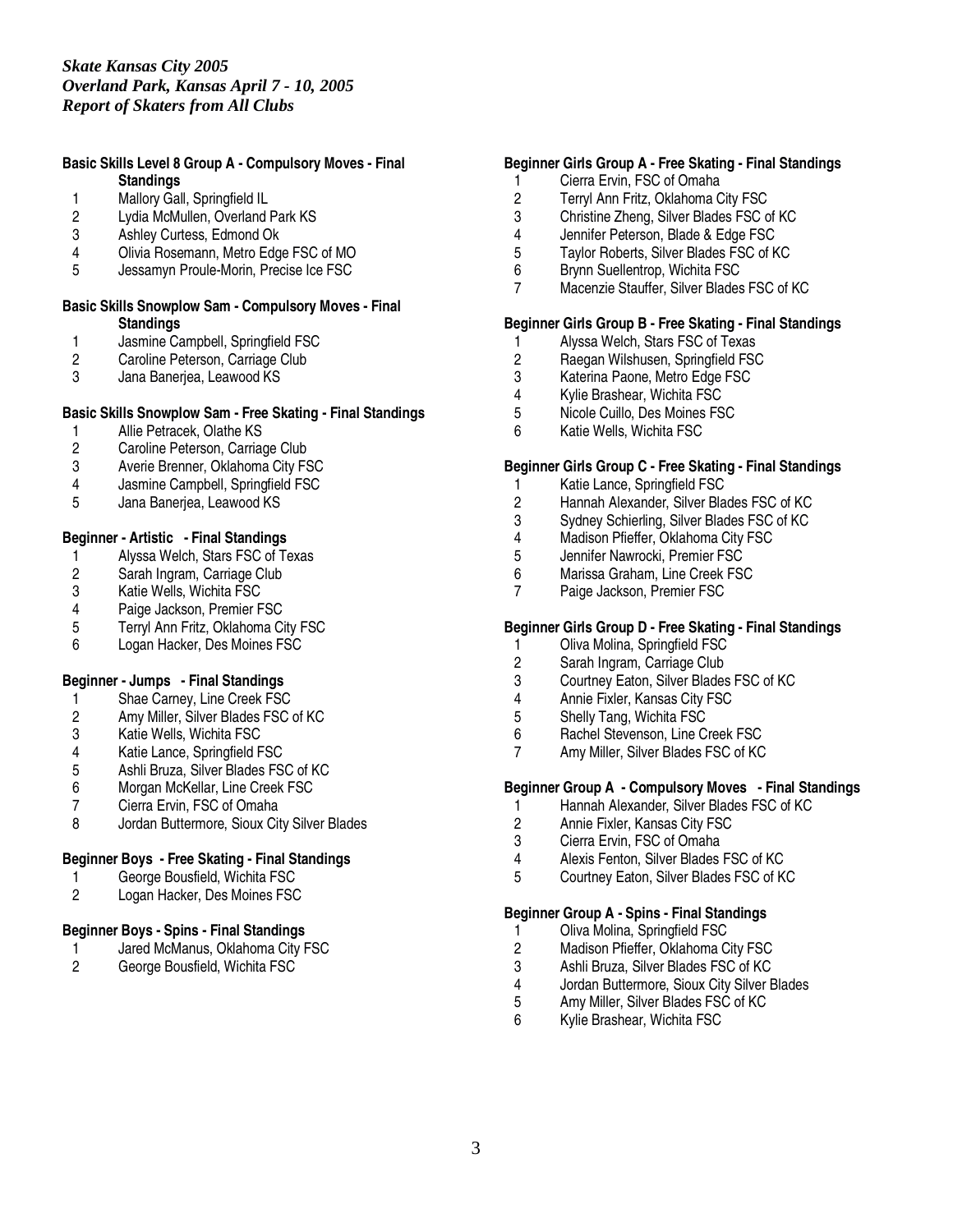## **Beginner Group B - Compulsory Moves - Final Standings**

- 1 Jennifer Nawrocki, Premier FSC
- 2 Oliva Molina, Springfield FSC<br>3 Sarah Ingram, Carriage Club
- Sarah Ingram, Carriage Club
- 4 Katie Lance, Springfield FSC
- 5 Sarah Knechtenhofer, St. Joseph FSC

# **Beginner Group B - Spins - Final Standings**

- 1 Alyssa Welch, Stars FSC of Texas
- 2 Kathryn Rentfro, Star City FSC<br>3 Rachel Stevenson, Line Creek I
- 3 Rachel Stevenson, Line Creek FSC<br>4 Katie Wells, Wichita FSC
- 4 Katie Wells, Wichita FSC
- 5 Brynn Suellentrop, Wichita FSC

## **Beginner Group C - Compulsory Moves - Final Standings**

- 1 Katerina Paone, Metro Edge FSC<br>2 Madison Pfieffer, Oklahoma City F
- 2 Madison Pfieffer, Oklahoma City FSC<br>3 Jennifer Peterson, Blade & Edge FSC
- Jennifer Peterson, Blade & Edge FSC
- 4 Macenzie Stauffer, Silver Blades FSC of KC
- 5 Rachel Sprague, Wichita FSC
- 6 Taylor Roberts, Silver Blades FSC of KC

# **Beginner Group D - Compulsory Moves - Final Standings**

- 1 Alyssa Welch, Stars FSC of Texas<br>2 Raegan Wilshusen, Springfield FSC
- 2 Raegan Wilshusen, Springfield FSC<br>3 Shelly Tang, Wichita FSC
- 3 Shelly Tang, Wichita FSC<br>4 Christine Zheng, Silver Bla
- 4 Christine Zheng, Silver Blades FSC of KC<br>5 Amber Vannaman. Wichita FSC
- 5 Amber Vannaman, Wichita FSC
- 6 Christina Zubareva, Ames FSC

#### **Championship Interemediate Mens \*Exhibition\* - Free Skating - Final Standings**

- 
- $\frac{1}{2}$ David Leatherwood, Premier FSC

## **Championship Intermediate Ladies - Short Program - Final Standings**

- 1 Dasha Kabanova, Premier FSC<br>2 Samiera Abou-Nasr, FSC of Om
- Samiera Abou-Nasr, FSC of Omaha
- 3 Ashley Hentges, Line Creek FSC
- 4 Emily Oltmanns, Sioux City Silver Blades<br>5 Mackenzie Rice. Silver Blades FSC of KC
- 5 Mackenzie Rice, Silver Blades FSC of KC
- 6 Christie Reneau, Oklahoma City FSC
- 7 Makayla Caumeran, Premier FSC<br>8 Katie Donaldson, Wichita FSC
- Katie Donaldson, Wichita FSC
- 9 Samantha David, Silver Blades FSC of KC<br>10 Kathryn Cotton, Stars FSC of Texas
- Kathryn Cotton, Stars FSC of Texas
- 11 Brianna Versteeg, Oklahoma City FSC
- 12 Jessica Hatfield, Spingfield FSC

## **Championship Intermediate Ladies - Free Skating - Final Standings**

- 1 Christie Reneau, Oklahoma City FSC<br>2 Kathrvn Cotton. Stars FSC of Texas
- Kathryn Cotton, Stars FSC of Texas
- 3 Ashley Hentges, Line Creek FSC
- 4 Jessica Hatfield, Spingfield FSC<br>5 Emily Oltmanns, Sioux City Silve
- 5 Emily Oltmanns, Sioux City Silver Blades
- 6 Katie Donaldson, Wichita FSC
- 7 Dasha Kabanova, Premier FSC
- 8 Oakley Peters, Oklahoma City FSC<br>9 Makayla Caumeran, Premier FSC
- 9 Makayla Caumeran, Premier FSC<br>10 Mackenzie Rice, Silver Blades FSC
- Mackenzie Rice, Silver Blades FSC of KC
- 11 Brianna Versteeg, Oklahoma City FSC<br>12 Kimberly The. Stars FSC of Texas
- Kimberly The, Stars FSC of Texas

#### **Championship Intermediate Ladies Group A - Free Skating - Final Standings**

- 1 Jessica Hatfield, Springfield FSC<br>2 Emily Oltmanns, Sioux City Silver
- 2 Emily Oltmanns, Sioux City Silver Blades
- 3 Christie Reneau, Oklahoma City FSC
- 4 Brianna Versteeg, Oklahoma City FSC
- 5 Dasha Kabanova, Premier FSC<br>6 Kimberly The, Stars FSC of Tex
- 
- 6 Kimberly The, Stars FSC of Texas 7 Theresa Semmelmayer, St. Peters FS Assn<br>8 Natalie Burnette, St. Peters FS Assn.
- 8 Natalie Burnette, St. Peters FS Assn.<br>9 J.T. Mar. FSC of Omaha
- 9 J.T. Mar, FSC of Omaha<br>10 Shelby Smith. Line Creek
- Shelby Smith, Line Creek FSC
- 11 Niki Girrens, Wichita FSC
- 12 Lindsey Pilarski, Blade & Edge FSC
- 13 Lindsey Schneider, Line Creek FSC
- 14 Brittany Henry, Oklahoma City FSC
- 15 Mandilyn Legaard, Oklahoma City FSC
- 16 Alexandra Perel, Silver Blades FSC of KC

#### **Championship Intermediate Ladies Group A - Short Program - Final Standings**

- 
- 1 Samiera Abou-Nasr, FSC of Omaha<br>2 Samantha David. Silver Blades FSC Samantha David, Silver Blades FSC of KC
- 3 Kathryn Cotton, Stars FSC of Texas
- 4 Christie Reneau, Oklahoma City FSC<br>5 Natalie Burnette, St. Peters FS Assn.
- 5 Natalie Burnette, St. Peters FS Assn.
- 6 Susan Balding, Oklahoma City FSC
- 7 Julie Marasco, Line Creek FSC<br>8 Madison Newman Silver Blades
- Madison Newman, Silver Blades FSC of KC
- 9 Niki Girrens, Wichita FSC
- 10 Kayla Guy, Blade & Edge FSC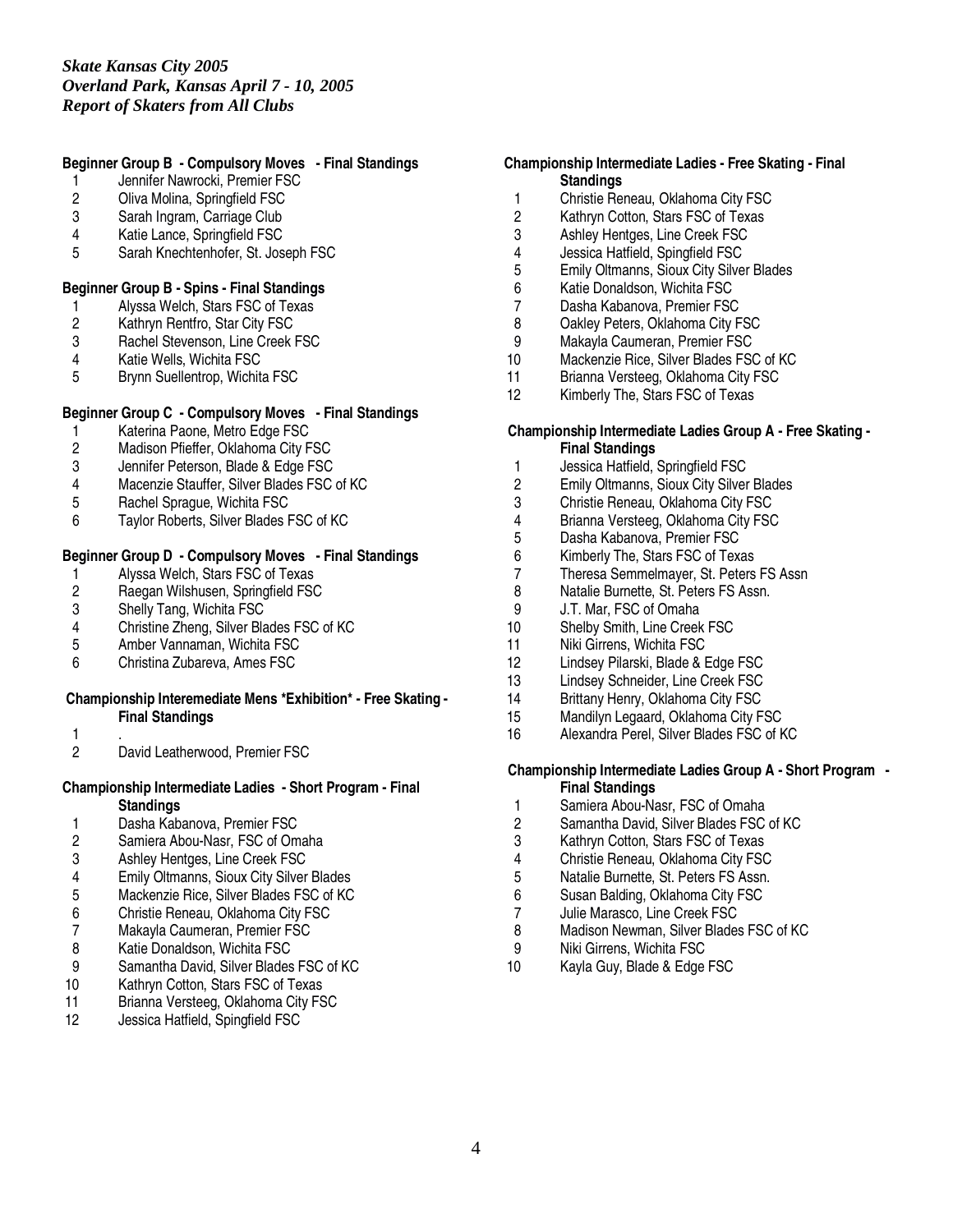#### **Championship Intermediate Ladies Group B - Free Skating - Final Standings**

- 1 Kathryn Cotton, Stars FSC of Texas<br>2 Ashley Hentges, Line Creek FSC
- 2 Ashley Hentges, Line Creek FSC<br>3 Makavla Caumeran, Premier FSC
- Makayla Caumeran, Premier FSC
- 4 Katie Donaldson, Wichita FSC<br>5 Oakley Peters, Oklahoma City
- 5 Oakley Peters, Oklahoma City FSC
- 6 Mackenzie Rice, Silver Blades FSC of KC
- 7 Jennifer Kahanic, Sioux City Silver Blades
- 8 Miranda Dellinger, Oklahoma City FSC<br>9 Madison Newman, Silver Blades FSC o
- Madison Newman, Silver Blades FSC of KC
- 10 Susan Balding, Oklahoma City FSC
- 11 Julie Marasco, Line Creek FSC<br>12 Tavlor Price, Silver Blades FSC
- Taylor Price, Silver Blades FSC of KC
- 13 Kayla Guy, Blade & Edge FSC

#### **Championship Intermediate Ladies Group B - Short Program - Final Standings**

- 1 Brianna Versteeg, Oklahoma City FSC
- 2 Katie Donaldson, Wichita FSC
- 3 Makayla Caumeran, Premier FSC
- 
- 4 Emily Oltmanns, Sioux City Silver Blades<br>5 Oakley Peters, Oklahoma City FSC
- 5 Oakley Peters, Oklahoma City FSC<br>6 Theresa Semmelmayer, St. Peters F 6 Theresa Semmelmayer, St. Peters FS Assn<br>7 Hillary Roller, Kansas City FSC
- 7 Hillary Roller, Kansas City FSC<br>8 Shelby Smith, Line Creek FSC
- 
- 8 Shelby Smith, Line Creek FSC<br>9 Shannon Evster. Line Creek FS Shannon Eyster, Line Creek FSC

#### **Championship Intermediate Ladies Group C - Short Program - Final Standings**

- 1 Dasha Kabanova, Premier FSC
- 2 Jessica Hatfield, Springfield FSC
- 
- 3 Ashley Hentges, Line Creek FSC<br>4 Mackenzie Rice. Silver Blades FS
- 4 Mackenzie Rice, Silver Blades FSC of KC<br>5 Jennifer Kahanic, Sioux City Silver Blades 5 Jennifer Kahanic, Sioux City Silver Blades<br>6 Lindsey Schneider, Line Creek FSC
- 6 Lindsey Schneider, Line Creek FSC
- 7 Miranda Dellinger, Oklahoma City FSC<br>8 Brittany Henry, Oklahoma City FSC
- Brittany Henry, Oklahoma City FSC
- 9 Kimberly The, Stars FSC of Texas
- 10 J.T. Mar, FSC of Omaha

# **Championship Junior Ladies - Free Skating - Final Standings**

- 1 Lyndsy Willett, FSC of Omaha<br>2 Jessica Liu, Blade & Edge FSC
- 2 Jessica Liu, Blade & Edge FSC<br>3 Maggie Beller, FSC of Omaha
- 3 Maggie Beller, FSC of Omaha
- 4 Emily Sullivan, Des Moines FSC<br>5 Lauren Rossbach. FSC of Omah
- Lauren Rossbach, FSC of Omaha

## **Championship Junior Ladies - Short Program - Final Standings**

- 1 Maggie Beller, FSC of Omaha<br>2 Jessica Liu. Blade & Edge FSC
- Jessica Liu, Blade & Edge FSC
- 3 Lauren Rossbach, FSC of Omaha
- 4 Emily Sullivan, Des Moines FSC<br>5 Elizabeth Allen, Blade & Edge FS
- 5 Elizabeth Allen, Blade & Edge FSC
- 6 Lyndsy Willett, FSC of Omaha

## **Championship Juvenile Girls - Free Skating - Final Standings**

- 1 McKinzie Daniels, Springfield FSC<br>2 Lexie Hood, Stars FSC of Texas
- 2 Lexie Hood, Stars FSC of Texas<br>3 Meredith Gerlach, Dallas FSC
- 3 Meredith Gerlach, Dallas FSC<br>4 Samantha David. Silver Blades
- 4 Samantha David, Silver Blades FSC of KC<br>5 Havlev Donaldson. Stars FSC of Texas
- 5 Hayley Donaldson, Stars FSC of Texas
- 6 Mary Beth Holmes, Blade & Edge FSC<br>7 Olivia Gage, Dallas FSC
- 7 Olivia Gage, Dallas FSC
- 8 Katya Cope, Premier FSC
- 9 Goldie Singer, Oklahoma City FSC
- 10 Shadi Feddin, Premier FSC
- 11 Lexis Crist, Oklahoma City FSC
- 12 Camille Fowler, Sioux City Silver Blades

## **Championship Juvenile Girls Group A - Free Skating - Final Standings**

- 1 McKinzie Daniels, Springfield FSC<br>2 Lexie Hood. Stars FSC of Texas
- 2 Lexie Hood, Stars FSC of Texas<br>3 Havley Donaldson, Stars FSC of
- 3 Hayley Donaldson, Stars FSC of Texas
- 4 Mary Beth Holmes, Blade & Edge FSC<br>5 Olivia Gage, Dallas FSC
- 5 Olivia Gage, Dallas FSC
- 6 Camille Fowler, Sioux City Silver Blades
- 7 Klaranda Behrens, St. Joseph FSC
- 8 Stephanie The, Stars FSC of Texas<br>9 Alexandra Friedman CreveCoeur FS
- 9 Alexandra Friedman, CreveCoeur FSC<br>10 Alex Meyer, Silver Blades FSC of KC
- Alex Meyer, Silver Blades FSC of KC
- 11 Lauren Bannister, Oklahoma City FSC<br>12 Claire Porter. Premier FSC
- Claire Porter, Premier FSC
- 13 Kelly Freeman, Silver Blades FSC of KC

## **Championship Juvenile Girls Group B - Free Skating - Final Standings**

- 1 Samantha David, Silver Blades FSC of KC
- 2 Goldie Singer, Oklahoma City FSC<br>3 Meredith Gerlach. Dallas FSC
- 3 Meredith Gerlach, Dallas FSC<br>4 Shadi Feddin, Premier FSC
- 4 Shadi Feddin, Premier FSC<br>5 Lexis Crist. Oklahoma City F
- 5 Lexis Crist, Oklahoma City FSC<br>6 Katya Cope, Premier FSC
- 
- 6 Katya Cope, Premier FSC 7 Taylor Huisman, Sioux City Silver Blades<br>8 Ashley Cain. Stars FSC of Texas
- 8 Ashley Cain, Stars FSC of Texas<br>9 Sarah Kidd, Premier FSC
- Sarah Kidd, Premier FSC
- 10 Emily Ahadizadeh, Oklahoma City FSC
- 11 Jennifer Stewart, Line Creek FSC
- 12 Elizabeth Carr, Creve Coeur FSC
- 13 Madison Charbonneau, St. Peters FS Assn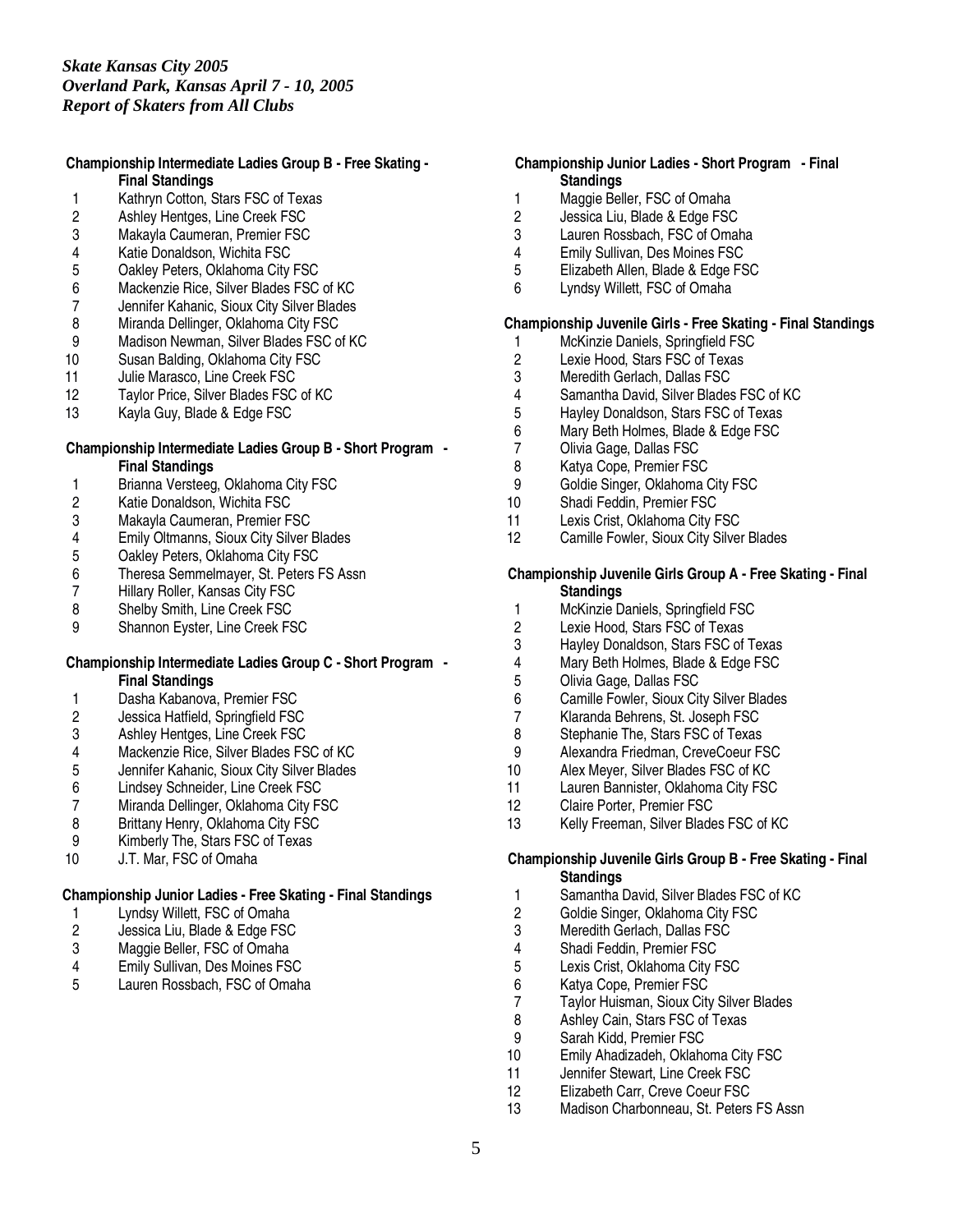## **Championship Novice Ladies - Short Program - Final Standings**

- 1 Debbie Knubley, St. Louis SC<br>2 Melissa Jaggers. Oklahoma C
- Melissa Jaggers, Oklahoma City FSC
- 3 Mirielle Chambers, Wichita FSC
- 4-TIE Irene Pullum, Premier FSC
- 4-TIE Megan Oddo, Blade & Edge FSC
- 6 Jessica Zhang, Silver Blades FSC of KC
- 7 Alexys Taylor, Silver Blades FSC of KC
- 8 Rachel Girrens, Wichita FSC<br>9 Alexa Moyer, Blade & Edge F
- Alexa Moyer, Blade & Edge FSC
- 10 Katie McKeon, Springfield FSC
- 11 Cassie Vote, Silver Blades FSC of KC<br>12 Kara Mietlicki. Wichita FSC
- Kara Mietlicki, Wichita FSC

## **Championship Novice Ladies - Free Skating - Final Standings**

- 1 Melissa Jaggers, Oklahoma City FSC<br>2 Irene Pullum, Premier FSC
- 2 Irene Pullum, Premier FSC<br>3 Debbie Knublev. St. Louis 9
- Debbie Knubley, St. Louis SC
- 4 Megan Oddo, Blade & Edge FSC
- 5 Alexys Taylor, Silver Blades FSC of KC
- 6 Samiera Abou-Nasr, FSC of Omaha
- 
- 7 Rachel Girrens, Wichita FSC<br>8 Alexa Moyer, Blade & Edge F Alexa Moyer, Blade & Edge FSC
- 9 Jessica Zhang, Silver Blades FSC of KC
- 10 Mirielle Chambers, Wichita FSC
- 11 Katie McKeon, Springfield FSC<br>12 Hannah Falvev. Ames FSC
- Hannah Falvey, Ames FSC

#### **Championship Pre-Juvenile Girls - Free Skating - Final Standings**

- 1 Mattie-Ann Swenson, FSC of Omaha
- 2 Elizabeth Guillot, Oklahoma City FSC<br>3 Marrett Hild. Oklahoma City FSC
- Marrett Hild, Oklahoma City FSC
- 4 Anna Berry, Jefferson City FSC
- 5-TIE Gabriela Borges, Springfield FSC
- 5-TIE Briley Pizzelanti, Stars FSC of Texas
- 7 Jessica Peters, FSC of Omaha
- 8 Alaina Deason, Oklahoma City FSC
- 9 Amanda Teel, Des Moines FSC
- 10 Sarah Jesse, Sioux City Silver Blades
- 11 Olivia Oltmanns, Sioux City Silver Blades
- 12 Katie Jordan, St. Peters FS Assn.

# **Championship Pre-Juvenile Girls Group A - Free Skating - Final Standings**

- 1 Amanda Teel, Des Moines FSC<br>2 Alaina Deason, Oklahoma City F
- 2 Alaina Deason, Oklahoma City FSC<br>3 Briley Pizzelanti, Stars FSC of Texas
- 3 Briley Pizzelanti, Stars FSC of Texas
- 4 Elisabeth Kahanic, Sioux City Silver Blades
- 5 Lindsey Freihoff, Creve Coeur FSC
- 6 Jocelyn Mormann, FSC of Omaha
- 7 Samantha Nichols, Silver Blades FSC of KC
- Nichole Palaska, Line Creek FSC

## **Championship Pre-Juvenile Girls Group B - Free Skating - Final Standings**

- 1 Elizabeth Guillot, Oklahoma City FSC<br>2 Mattie-Ann Swenson. FSC of Omaha
- Mattie-Ann Swenson, FSC of Omaha
- 3 Sarah Jesse, Sioux City Silver Blades
- 4 Kelsey McFarland, St. Louis SC<br>5 Cecily Boyle. Line Creek FSC
- 5 Cecily Boyle, Line Creek FSC
- 6 Julie Aliber, Carriage FSC
- 7 Mackenzie Devins, Silver Blades FSC of KC
- 8 Kate-Lynn Duethman, Tulsa FSC

#### **Championship Pre-Juvenile Girls Group C - Free Skating - Final Standings**

- 
- 1 Gabriela Borges, Springfield FSC<br>2 Marrett Hild. Oklahoma City FSC Marrett Hild, Oklahoma City FSC
- 3 Olivia Oltmanns, Sioux City Silver Blades
- 4 Anestasia Rujecan, Silver Blades FSC of KC
- 5 Ashley Shook, Southlake TX
- 6 Elizabeth Houle, St. Peters FS Assn.
- 7 Anna Schaeffer, Line Creek FSC
- 8 Victoria James, Silver Blades FSC of KC

#### **Championship Pre-Juvenile Girls Group D - Free Skating - Final Standings**

- 1 Jessica Peters, FSC of Omaha
- 2 Katie Jordan, St. Peters FS Assn.<br>3 Anna Berry. Jefferson City FSC
- 3 Anna Berry, Jefferson City FSC<br>4 Ashlev Hartman, St. Joseph FSC
- 4 Ashley Hartman, St. Joseph FSC
- 5 Lexi Edler, Silver Blades FSC of KC
- 6-TIE Claire Wood, Tulsa FSC
- 6-TIE Mary Kahanic, Sioux City Silver Blades

## **Championship Senior Ladies - Free Skating - Final Standings**

- 1 Linsey Ann Stucks, Oklahoma City<br>2 Liyen Vong, FSC of Omaha
- 2 Liyen Vong, FSC of Omaha<br>3 Yovo Ma. Blade & Edge FSC
- Yoyo Ma, Blade & Edge FSC

#### **Championship Senior Ladies - Short Program - Final Standings**

- 1 Linsey Ann Stucks, Oklahoma City
- 2 Liyen Vong, FSC of Omaha
- 3 Yoyo Ma, Blade & Edge FSC

#### **Intermediate & Novice - Artistic - Final Standings**

- 1-TIE Sarah Kahanic, Sioux City Silver Blades
- 1-TIE Emily Oltmanns, Sioux City Silver Blades<br>3 Cassie Harper. Oklahoma City FSC
- Cassie Harper, Oklahoma City FSC
- 4 Jennifer Kahanic, Sioux City Silver Blades
- 5 Kimberly The, Stars FSC of Texas
- 6 Lindsey Schneider, Line Creek FSC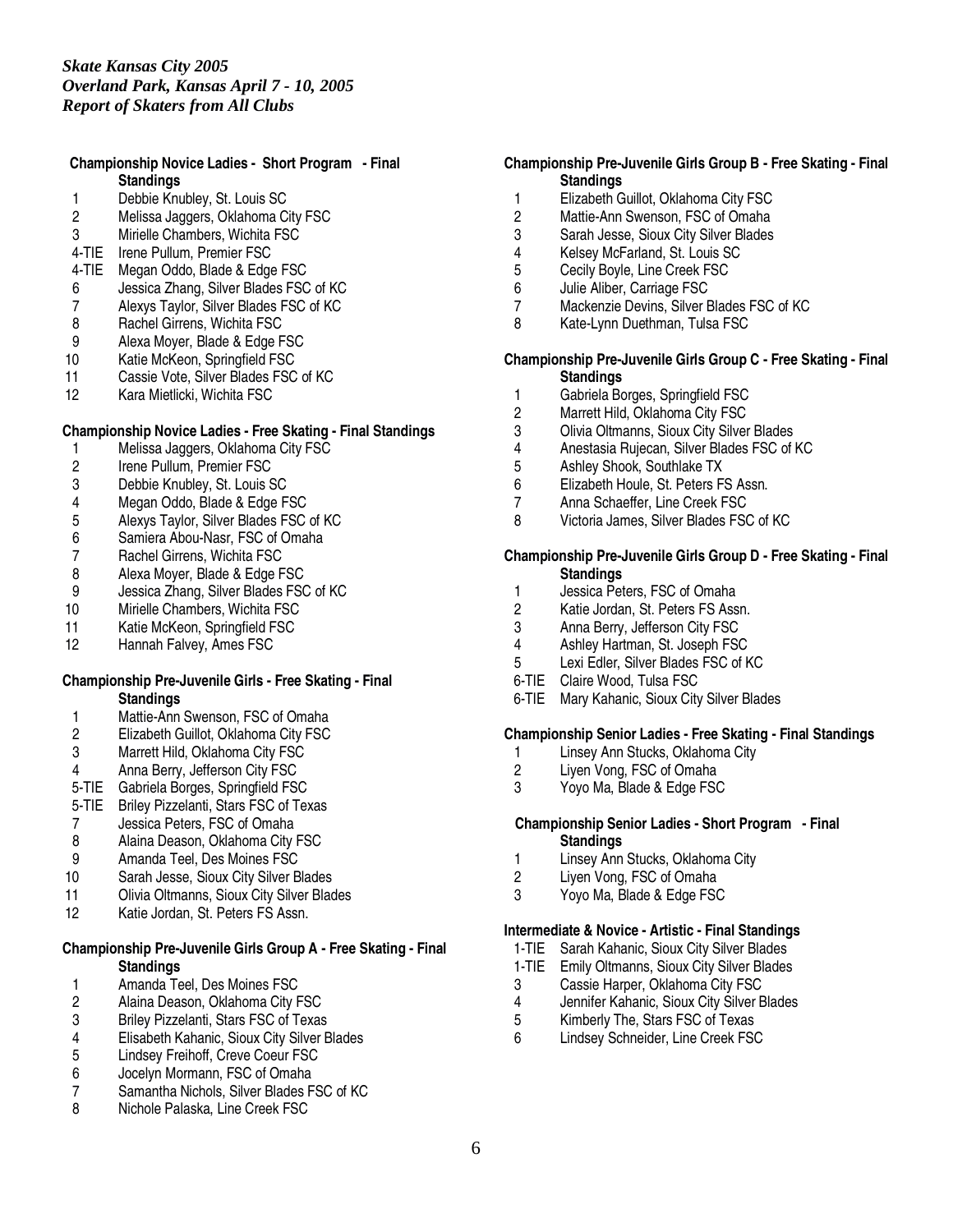#### **Intermediate Group A - Spins - Final Standings**

- 1 McKinzie Daniels, Springfield FSC
- 2 Kayla Guy, Blade & Edge FSC<br>3 Hayley Donaldson, Stars FSC
- Hayley Donaldson, Stars FSC of Texas
- 4 Meredith Gerlach, Dallas FSC
- 5 Mary Beth Holmes, Blade & Edge FSC<br>6 Shannon Eyster, Line Creek FSC
- Shannon Eyster, Line Creek FSC
- 7 Jessica Hatfield, Springfield FSC
- 8 Susan Balding, Oklahoma City FSC
- 9 Brittany Henry, Oklahoma City FSC

## **Intermediate Group B - Spins - Final Standings**

- 1 Christie Reneau, Oklahoma City FSC<br>2 Brianna Versteeg, Oklahoma City FSC
- Brianna Versteeg, Oklahoma City FSC
- 3 Shelby Smith, Line Creek FSC
- 4-TIE Oakley Peters, Oklahoma City FSC
- 4-TIE Jennifer Kahanic, Sioux City Silver Blades
- 6 J.T. Mar, FSC of Omaha
- 7 Emily Oltmanns, Sioux City Silver Blades
- 8 Mandilyn Legaard, Oklahoma City FSC

#### **Intermediate Ladies - Jumps - Final Standings**

- 1 Christie Reneau, Oklahoma City FSC<br>2 Ashley Hentges, Line Creek FSC
- 2 Ashley Hentges, Line Creek FSC<br>3 Olivia Oltmanns, Sioux City Silver
- 3 Olivia Oltmanns, Sioux City Silver Blades
- 4 Samantha David, Silver Blades FSC of KC<br>5 McKinzie Daniels, Springfield FSC
- 5 McKinzie Daniels, Springfield FSC<br>6 Oakley Peters, Oklahoma City FSC
- 6 Oakley Peters, Oklahoma City FSC
- Meredith Gerlach, Dallas FSC
- 8 Jennifer Kahanic, Sioux City Silver Blades
- 9 Brittany Henry, Oklahoma City FSC
- 10 Taylor Price, Silver Blades FSC of KC

#### **Intermediate Men \*Exhibition\* - Short Program - Final**

**Standings**

1 David Leatherwood, Premier FSC

#### **Intermediate Pairs \*Exhibition\* - Free Skating - Final Standings**

- 1 Katya Cope, Premier FSC
- 1 David Leatherwood, Premier FSC
- 2 .
- 2 ..

#### **Junior- Spins - Final Standings**

- 1 Alexa Moyer, Blade & Edge FSC<br>2 Mirielle Chambers. Wichita FSC
- 2 Mirielle Chambers, Wichita FSC

#### **Juvenile - Artistic - Final Standings**

- 1 Lexie Hood, Stars FSC of Texas<br>2 Amanda Teel, Des Moines FSC
- 2 Amanda Teel, Des Moines FSC<br>3 Sarah Jesse. Sioux City Silver B
- 3 Sarah Jesse, Sioux City Silver Blades
- 4 Olivia Oltmanns, Sioux City Silver Blades<br>5 Alex Mever, Silver Blades FSC of KC
- 5 Alex Meyer, Silver Blades FSC of KC<br>6 Flisabeth Kahanic Sioux City Silver B
- 6 Elisabeth Kahanic, Sioux City Silver Blades

#### **Juvenile Dance - Final Standings**

1 .  $\frac{1}{2}$ 

2 Sophie Staten, Kansas City FSC<br>2 Heath Watson, Kansas City FSC

Heath Watson, Kansas City FSC

# **Juvenile Dance - Standings for the First Dance**

- 1 .  $\frac{1}{2}$
- 2 Sophie Staten, Kansas City FSC<br>2 Heath Watson, Kansas City FSC Heath Watson, Kansas City FSC
- 

# **Juvenile Dance - Standings for the Second Dance**

- 1 .  $\frac{1}{2}$ 
	-
- 2 Sophie Staten, Kansas City FSC<br>2 Heath Watson. Kansas City FSC

Heath Watson, Kansas City FSC

#### **Juvenile Girls Group A - Jumps - Final Standings**

- 1 Elizabeth Guillot, Oklahoma City FSC
- 2 Lexis Crist, Oklahoma City FSC
- 3 Alexandra Friedman, CreveCoeur FSC
- 4 Olivia Oltmanns, Sioux City Silver Blades<br>5 Elizabeth Carr, Creve Coeur FSC
- 5 Elizabeth Carr, Creve Coeur FSC<br>6 Camille Fowler, Sioux City Silver E
- 6 Camille Fowler, Sioux City Silver Blades<br>7 Klaranda Behrens. St. Joseph FSC
- 7 Klaranda Behrens, St. Joseph FSC<br>8 Marrett Hild. Oklahoma City FSC
- 8 Marrett Hild, Oklahoma City FSC<br>9 Olivia Gage, Dallas FSC
- 9 Olivia Gage, Dallas FSC

#### **Juvenile Girls Group A - Short Program - Final Standings**

- 1 Shadi Feddin, Premier FSC
- 2 Meredith Gerlach, Dallas FSC
- 3 Ashley Cain, Stars FSC of Texas<br>4 McKinzie Daniels. Springfield FSC
- 4 McKinzie Daniels, Springfield FSC<br>5 Goldie Singer, Oklahoma City FSC
- 
- 5 Goldie Singer, Oklahoma City FSC<br>6 Elisabeth Kahanic, Sioux City Silver 6 Elisabeth Kahanic, Sioux City Silver Blades<br>7 Sarah Jesse, Sioux City Silver Blades
- 7 Sarah Jesse, Sioux City Silver Blades<br>8 Tavlor Huisman, Sioux City Silver Blad
- Taylor Huisman, Sioux City Silver Blades
- 9 Julie Aliber, Carriage FSC

#### **Juvenile Girls Group B - Jumps - Final Standings**

- 1 Taylor Huisman, Sioux City Silver Blades
- 2 Jocelyn Mormann, FSC of Omaha<br>3 Kate-Lynn Duethman, Tulsa FSC
- 3 Kate-Lynn Duethman, Tulsa FSC<br>4 Stephanie The, Stars FSC of Texa
- 4 Stephanie The, Stars FSC of Texas<br>5 Claire Wood. Tulsa FSC
- 5 Claire Wood, Tulsa FSC<br>6 Sarah Jesse, Sioux City :
- 6 Sarah Jesse, Sioux City Silver Blades
- Mattie-Ann Swenson, FSC of Omaha
- 8 Mary Kahanic, Sioux City Silver Blades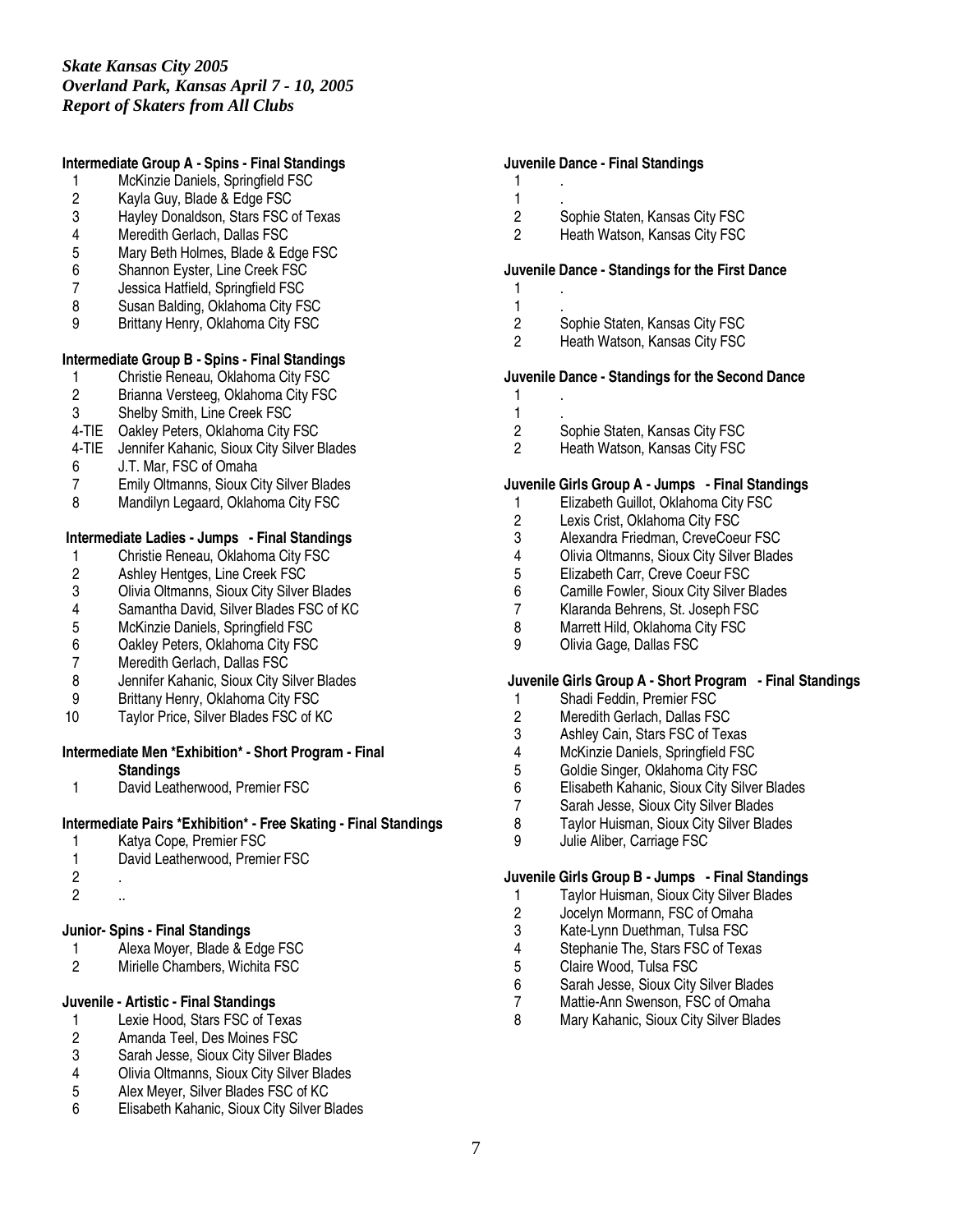# **Juvenile Girls Group B - Short Program - Final Standings**

- 1 Lexie Hood, Stars FSC of Texas
- 2 Olivia Gage, Dallas FSC<br>3 Mary Beth Holmes. Blade
- Mary Beth Holmes, Blade & Edge FSC
- 4 Elizabeth Carr, Creve Coeur FSC
- 5 Kelly Freeman, Kansas City FSC<br>6 Camille Fowler, Sioux City Silver I
- 6 Camille Fowler, Sioux City Silver Blades
- 7 Mary Kahanic, Sioux City Silver Blades
- 8 Sarah Hanson, Sioux City Silver Blades

# **Juvenile Girls Group C - Short Program - Final Standings**

- 1 Hayley Donaldson, Stars FSC of Texas<br>2 Briley Pizzelanti, Stars FSC of Texas
- 2 Briley Pizzelanti, Stars FSC of Texas<br>3 Alex Mever, Silver Blades FSC of KC
- 3 Alex Meyer, Silver Blades FSC of KC<br>4 Lexis Crist. Oklahoma City FSC
- 4 Lexis Crist, Oklahoma City FSC<br>5 Alexandra Friedman. CreveCoeu
- 5 Alexandra Friedman, CreveCoeur FSC<br>6 Olivia Oltmanns. Sioux City Silver Blade
- 6 Olivia Oltmanns, Sioux City Silver Blades
- Sarah Kahanic, Sioux City Silver Blades

#### **Juvenile Group A - Compulsory Moves - Final Standings**

- 1 Lindsey Freihoff, Creve Coeur FSC<br>2 Marrett Hild, Oklahoma City FSC
- 2 Marrett Hild, Oklahoma City FSC<br>3 Klaranda Behrens, St. Joseph FS
- 3 Klaranda Behrens, St. Joseph FSC
- 4 Sarah Kidd, Premier FSC
- Madison Charbonneau, St. Peters FS Assn
- 6 Lauren Bannister, Oklahoma City FSC<br>7 Emily Ahadizadeh. Oklahoma City FSC
- Emily Ahadizadeh, Oklahoma City FSC

## **Juvenile Group A - Spins - Final Standings**

- 1 Lindsey Freihoff, Creve Coeur FSC<br>2 Elizabeth Carr, Creve Coeur FSC
- 2 Elizabeth Carr, Creve Coeur FSC
- 3 Klaranda Behrens, St. Joseph FSC
- 4 Olivia Gage, Dallas FSC
- 5 Taylor Huisman, Sioux City Silver Blades
- 6 Emily Ahadizadeh, Oklahoma City FSC
- 7 Lauren Bannister, Oklahoma City FSC<br>8 Kate-Lynn Duethman. Tulsa FSC
- 8 Kate-Lynn Duethman, Tulsa FSC<br>9 Camille Fowler. Sioux City Silver I
- 9 Camille Fowler, Sioux City Silver Blades

## **Juvenile Group B - Compulsory Moves - Final Standings**

- 1-TIE Katya Cope, Premier FSC
- 1-TIE Ashley Shook, Southlake TX
- 3 Mattie-Ann Swenson, FSC of Omaha<br>4 Claire Porter. Premier FSC
- 4 Claire Porter, Premier FSC<br>5 Jocelyn Mormann, FSC of 0
- Jocelyn Mormann, FSC of Omaha
- 6 Claire Wood, Tulsa FSC<br>7 Stephanie The, Stars FS
- Stephanie The, Stars FSC of Texas
- 8 Kelsey McFarland, St. Louis SC

#### **Juvenile Group B - Spins - Final Standings**

- 1 Briley Pizzelanti, Stars FSC of Texas
- 2 Goldie Singer, Oklahoma City FSC<br>3 Jennifer Stewart. Line Creek FSC
- Jennifer Stewart, Line Creek FSC
- 4 Ashley Shook, Southlake TX
- 5 Elisabeth Kahanic, Sioux City Silver Blades
- 6-TIE Amanda Teel, Des Moines FSC
- 6-TIE Sarah Jesse, Sioux City Silver Blades
- 8 Claire Wood, Tulsa FSC

# **Juvenile Pairs \*Exhibition\* - Free Skating - Final Standings**

- 1 Samantha David, Silver Blades FSC of KC<br>1 Joes Stahl, Silver Blades FSC of KC
- Joes Stahl, Silver Blades FSC of KC
- 2 .
- $2 \ldots$

## **Limited Beginner Boys - Compulsory Moves - Final Standings**

- 1 Jared McManus, Oklahoma City FSC
- 2 Charlie Ingram, Carriage Club
- 3 Tyler McClune, Silver Blades FSC of KC

# **Limited Beginner Boys - Free Skating - Final Standings**

- 1 Jared McManus, Oklahoma City FSC<br>2 Charlie Ingram, Carriage Club
- Charlie Ingram, Carriage Club
- 3 Tyler McClune, Silver Blades FSC of KC

#### **Limited Beginner Girls Group A - Free Skating - Final Standings**

- 1 Alexis Fenton, Silver Blades FSC of KC
- 2 Sarah Annis, Premier FSC
- 3 Miranda Osborne, Silver Blades FSC of KC
- 4 Rachel Sprague, Wichita FSC<br>5 Sophia Ketchmark. FSC of Om
- 5 Sophia Ketchmark, FSC of Omaha<br>6 Sophie VonHatten. St. Louis SC
- Sophie VonHatten, St. Louis SC

#### **Limited Beginner Girls Group B - Free Skating - Final Standings**

- 1 Avery Kurtz, Silver Blades FSC of KC
- 2 Harper Lundgren, Premier FSC
- 3 Christina Zubareva, Ames FSC
- 4 Grace Sulzman, Silver Blades FSC of KC
- 5 Claire Palmer, St. Joseph FSC<br>6 Amber Vannaman. Wichita FSC
- 6 Amber Vannaman, Wichita FSC
- 7 Claire Williams, Kansas City FSC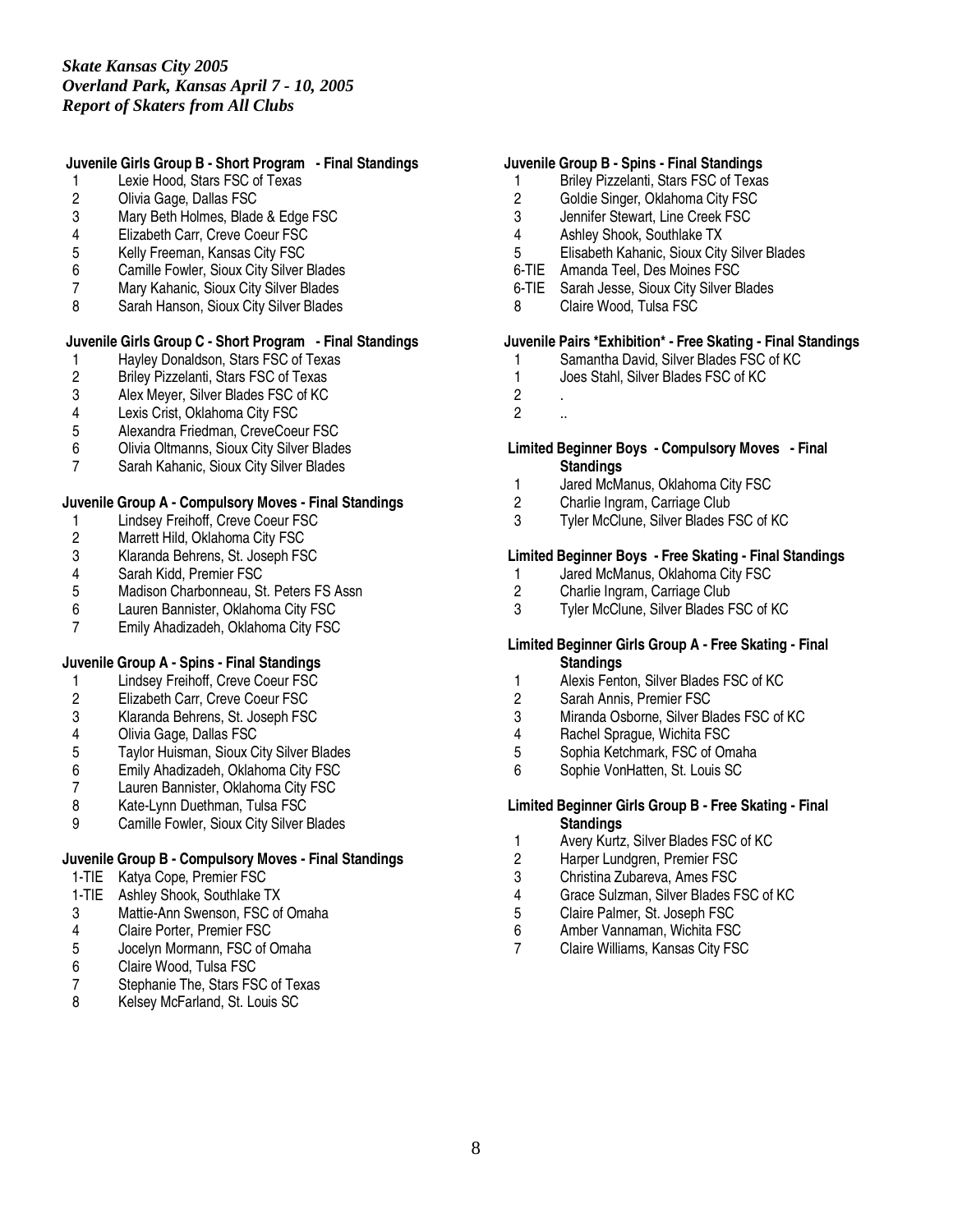# *Skate Kansas City 2005 Overland Park, Kansas April 7 - 10, 2005 Report of Skaters from All Clubs*

#### **Limited Beginner Girls Group C - Free Skating - Final Standings**

- 1 Jordan Buttermore, Sioux City Silver Blades<br>2 Erin Albright, Premier FSC
- 2 Erin Albright, Premier FSC
- 3 Carly Simpson, Omaha FSC
- 4 Katrina Meeks, Premier FSC<br>5 Courtnev Brown, FSC of Oma
- 5 Courtney Brown, FSC of Omaha
- 6 Katie Nawrocki, Premier FSC
- 7 Megan Anderson, Wichita FSC

## **Limited Beginner Girls Group D - Free Skating - Final Standings**

- 1 Jordan Davis, Kansas City FSC<br>2 Kathryn Rentfro, Star City FSC
- 2 Kathryn Rentfro, Star City FSC<br>3 Cherlyn Sutton, St. Joseph FSC
- 3 Cherlyn Sutton, St. Joseph FSC<br>4 Harriet Davison. Carriage Club
- 4 Harriet Davison, Carriage Club<br>5 Samantha Weller, Kansas City
- 5 Samantha Weller, Kansas City FSC
- 6 Mary Toomey, Carriage Club<br>7 Alexis Wolfe, Carriage Club
- Alexis Wolfe, Carriage Club

#### **Limited Beginner Girls Group E - Free Skating - Final Standings**

- 1 Katherine Leslie, Oklahoma City FSC<br>2 Rebecca Hanshaw, St. Joseph FSC
- 2 Rebecca Hanshaw, St. Joseph FSC<br>3 Samantha Robinson, Silver Blades F
- 3 Samantha Robinson, Silver Blades FSC of KC
- 4 Sarah Knechtenhofer, St. Joseph FSC<br>5 Sarah Styslinger, Carriage Club
- 5 Sarah Styslinger, Carriage Club<br>6 Balie Zander, Carriage Club
- 6 Balie Zander, Carriage Club<br>7 Katherine Simms, Heartland
- Katherine Simms, Heartland Skating School

## **Limited Beginner Group A - Artistic - Final Standings**

- 1 Jordan Buttermore, Sioux City Silver Blades<br>2 Harriet Davison, Carriage Club
- 2 Harriet Davison, Carriage Club<br>3 Miranda Osborne, Silver Blades
- 3 Miranda Osborne, Silver Blades FSC of KC<br>4 Claire Palmer, St Joseph FSC
- 
- 4 Claire Palmer, St Joseph FSC<br>5 Sarah Knechtenhofer, St. Jose 5 Sarah Knechtenhofer, St. Joseph FSC<br>6 Rebecca Hanshaw. St. Joseph FSC
- 6 Rebecca Hanshaw, St. Joseph FSC

## **Limited Beginner Group A - Compulsory Moves - Final Standings**

- 1 Jordan Buttermore, Sioux City Silver Blades
- Sarah Annis, Premier FSC
- 3 Erin Albright, Premier FSC<br>4 Courtney Brown, FSC of O
- 4 Courtney Brown, FSC of Omaha<br>5 Megan Anderson, Wichita FSC
- 5 Megan Anderson, Wichita FSC

# **Limited Beginner Group B - Artistic - Final Standings**

- 1 Grace Sulzman, Silver Blades FSC of KC<br>2 Cherlyn Sutton, St. Joseph FSC
- 2 Cherlyn Sutton, St. Joseph FSC<br>3 Sarah Styslinger. Carriage Club
- 3 Sarah Styslinger, Carriage Club<br>4 Balie Zander, Carriage Club
- Balie Zander, Carriage Club
- 5 Mary Toomey, Carriage Club

## **Limited Beginner Group B - Compulsory Moves - Final Standings**

- 1 Jordan Davis, Kansas City FSC<br>2 Harriet Davison. Carriage Club
- Harriet Davison, Carriage Club
- 3 Katherine Leslie, Oklahoma City FSC
- 4 Rebecca Hanshaw, St. Joseph FSC<br>5 Sophia Ketchmark, FSC of Omaha
- 5 Sophia Ketchmark, FSC of Omaha

#### **Limited Beginner Group C - Compulsory Moves - Final Standings**

- 1 Katrina Meeks, Premier FSC<br>2 Harper Lundgren, Premier FS
- 2 Harper Lundgren, Premier FSC<br>3 Katie Nawrocki, Premier FSC
- 3 Katie Nawrocki, Premier FSC<br>4 Miranda Osborne, Silver Blade
- 4 Miranda Osborne, Silver Blades FSC of KC<br>5 Patricia Melland. Silver Blades FSC of KC
- 5 Patricia Melland, Silver Blades FSC of KC

## **Limited Beginner Group D - Compulsory Moves - Final Standings**

- 1 Kathryn Rentfro, Star City FSC
- 2 Grace Sulzman, Silver Blades FSC of KC
- 3 Carly Simpson, Omaha FSC
- 4 Avery Kurtz, Silver Blades FSC of KC<br>5 Claire Palmer. St. Joseph FSC
- 5 Claire Palmer, St. Joseph FSC<br>6 Sarah Styslinger, Carriage Club
- Sarah Styslinger, Carriage Club

#### **Limited Beginner Group E - Compulsory Moves - Final Standings**

- 1 Cherlyn Sutton, St. Joseph FSC
- 2 Sophie VonHatten, St. Louis SC<br>3 Balie Zander. Carriage Club
- Balie Zander, Carriage Club
- 4 Claire Williams, Kansas City FSC
- 5 Alexis Wolfe, Carriage Club

## **Limited Pre-Preliminary Boys - Free Skating - Final Standings**

- 1 Misha Mitrofanov, Premier FSC<br>2 Zach Culp, Premier FSC
- 2 Zach Culp, Premier FSC<br>3 Quinn Chambers. Wichita
- 3 Quinn Chambers, Wichita FSC<br>4 Stephen Kucera, Kansas City F
- 4 Stephen Kucera, Kansas City FSC
- 5 Heath Watson, Kansas City FSC
- 6 Kevin Henry, Premier FSC

#### **Limited Pre-Preliminary Boys - Compulsory Moves - Final Standings**

- 1 Misha Mitrofanov, Premier FSC
- 2 Zach Culp, Premier FSC
- 
- 3 Kevin Henry, Premier FSC<br>4 George Bousfield, Wichita George Bousfield, Wichita FSC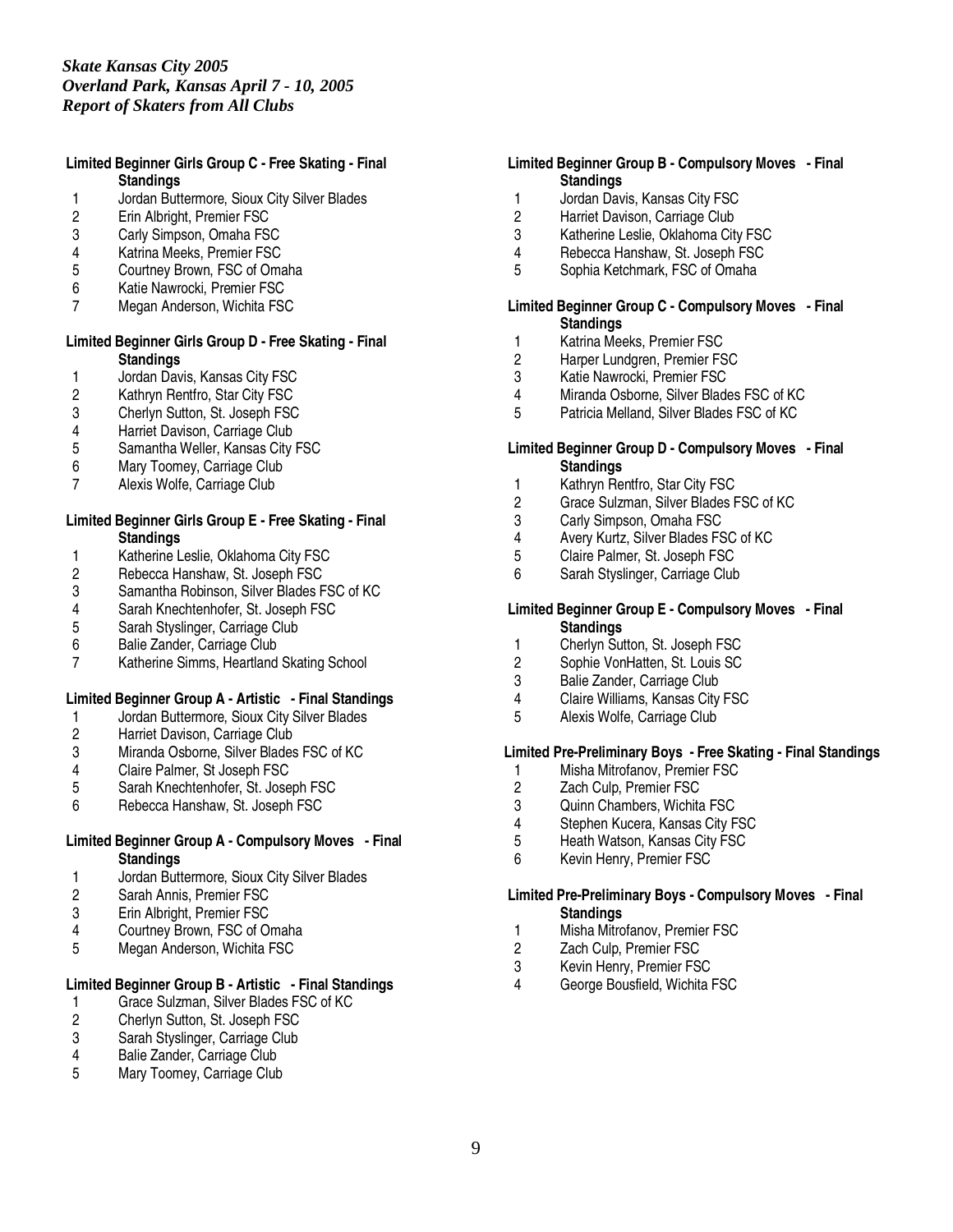## **Limited Pre-Preliminary Girls Group A - Free Skating - Final Standings**

- 1 Madison Chessare, Springfield FSC<br>2 Emily Wen. Kansas City FSC
- Emily Wen, Kansas City FSC
- 3 McKenzi Ormsbee, Oklahoma City FSC
- 4 Marlo Lundak, FSC of Omaha<br>5 Skylar Singer, Oklahoma City I
- 5 Skylar Singer, Oklahoma City FSC
- 6 Mackenzie Kenny, Oklahoma City FSC

## **Limited Pre-Preliminary Girls Group B - Free Skating - Final Standings**

- 1 Taylor Ostermeier, Springfield FSC<br>2 Rachel Buswell, FSC of Omaha
- 2 Rachel Buswell, FSC of Omaha<br>3 Pevton Bates. Oklahoma City FS
- 3 Peyton Bates, Oklahoma City FSC<br>4 Jessica Grissom. Oklahoma City FS
- 4 Jessica Grissom, Oklahoma City FSC<br>5 Madeline Kisicki, FSC of Omaha
- Madeline Kisicki, FSC of Omaha
- 6 Madeleine Withee, Line Creek FSC

#### **Limited Pre-Preliminary Girls Group C - Free Skating - Final Standings**

- 1 Madison Chancey, St. Peters FS Assn<br>2 Laurel Thomason. Arctic Edge FSC
- 2 Laurel Thomason, Arctic Edge FSC<br>3 Kayla Hickey, Springfield FSC
- 3 Kayla Hickey, Springfield FSC<br>4 Jessica Van Eschen, Jefferson
- 4 Jessica Van Eschen, Jefferson City FSC<br>5 Gracie Hope Singer, Oklahoma City FSC
- 5 Gracie Hope Singer, Oklahoma City FSC
- 6 Sierra Barfield, Silver Blades FSC of KC
- Sarah Bousfield, Wichita FSC

#### **Limited Pre-Preliminary Girls Group D - Free Skating - Final Standings**

- 1 Hannah Klaassen, St. Joseph FSC
- 2 Rachel Goldstein, Silver Blades FSC of KC
- 3 Bambi Bickle, Des Moines FSC<br>4 Morgan McKellar, Line Creek FS
- 4 Morgan McKellar, Line Creek FSC<br>5 Elizabeth Hudson, Kansas City FS
- 5 Elizabeth Hudson, Kansas City FSC
- 6 Becky Thompson, Jefferson City FSC<br>7 Shae Carnev. Line Creek FSC
- Shae Carney, Line Creek FSC

# **Limited Pre-Preliminary Girls Group E - Free Skating - Final Standings**

- 1 Maggie Glaze, Carriage Club<br>2 Tasha Sanderson, Blade & Ec
- Tasha Sanderson, Blade & Edge FSC
- 3 Chelsea Buttars, Ankeny FSC<br>4 Tarvn Uhe. FSC of Omaha
- 4 Taryn Uhe, FSC of Omaha<br>5 Clara Stahl, Kansas City FS
- 5 Clara Stahl, Kansas City FSC
- 6 Kaitlyn Koppari, Oklahoma City FSC

## **Limited Pre-Preliminary Girls Group F - Free Skating - Final Standings**

- 1 Alexandra Long, Carriage Club<br>2 Anne-Marie Albracht. Carriage (
- 2 Anne-Marie Albracht, Carriage Club
- 3 Timmi Lunsford, Oahe Ice Riders FSC
- 4 Alissa Pollack, Silver Blades FSC of KC
- 5-TIE Jessica White, Kansas City FSC
- 5-TIE Ashley Jagow, Kansas City FSC

#### **Limited Pre-Preliminary Girls Group G - Free Skating - Final Standings**

- 1 Lauren Florea, FSC of Omaha<br>2 Meghan Barnes, Kansas City F
- 2 Meghan Barnes, Kansas City FSC<br>3 Tavlor Long. Wichita FSC
- 3 Taylor Long, Wichita FSC<br>4 Kate Stratman, Jefferson (
- 4 Kate Stratman, Jefferson City FSC<br>5 Bethany Yanak. Sioux City Silver B
- 5 Bethany Yanak, Sioux City Silver Blades
- 6 Rachel Rosenfeld, Silver Blades FSC of KC

#### **Limited Pre-Preliminary Girls Group H - Free Skating - Final Standings**

- 1 Amelia Harrison, Wichita FSC
- 2-TIE Cristina Stica, St. Joseph FSC
- 2-TIE Alicia Carrera, Blade & Edge FSC
- 4 Julie Putman, Jordan Valley FSC

#### **Limited Pre-Preliminary Group A - Compulsory Moves - Final Standings**

- 1 Peyton Bates, Oklahoma City FSC
- 2 Madison Chessare, Springfield FSC
- 3 Chelsea Buttars, Ankeny FSC
- 4 Rachel Buswell, FSC of Omaha
- 5 Lauren Florea, FSC of Omaha
- 6 Shae Carney, Line Creek FSC<br>7 Brynn Suellentron Wichita FSC
- 7 Brynn Suellentrop, Wichita FSC

#### **Limited Pre-Preliminary Group A - Artistic - Final Standings**

- 1 Anne-Marie Albracht, Carriage Club<br>2 Bambi Bickle, Des Moines FSC
- 2 Bambi Bickle, Des Moines FSC
- 3 Chelsea Buttars, Ankeny FSC
- 4 McCrea Davison, Carriage Club<br>5 Elizabeth Hudson, Kansas City F
- 5 Elizabeth Hudson, Kansas City FSC
- 6 Shae Carney, Line Creek FSC

#### **Limited Pre-Preliminary Group B - Compulsory Moves - Final Standings**

- 1 Jessica Grissom, Oklahoma City FSC<br>2 Madeline Kisicki. FSC of Omaha
- Madeline Kisicki, FSC of Omaha
- 3 Mackenzie Kenny, Oklahoma City FSC<br>4 Ashley Jagow, Kansas City FSC
- 4 Ashley Jagow, Kansas City FSC<br>5 Marlo Lundak, FSC of Omaha
- 5 Marlo Lundak, FSC of Omaha<br>6 Paige Jackson, Premier FSC
- Paige Jackson, Premier FSC
- 7 Kaitlyn Koppari, Oklahoma City FSC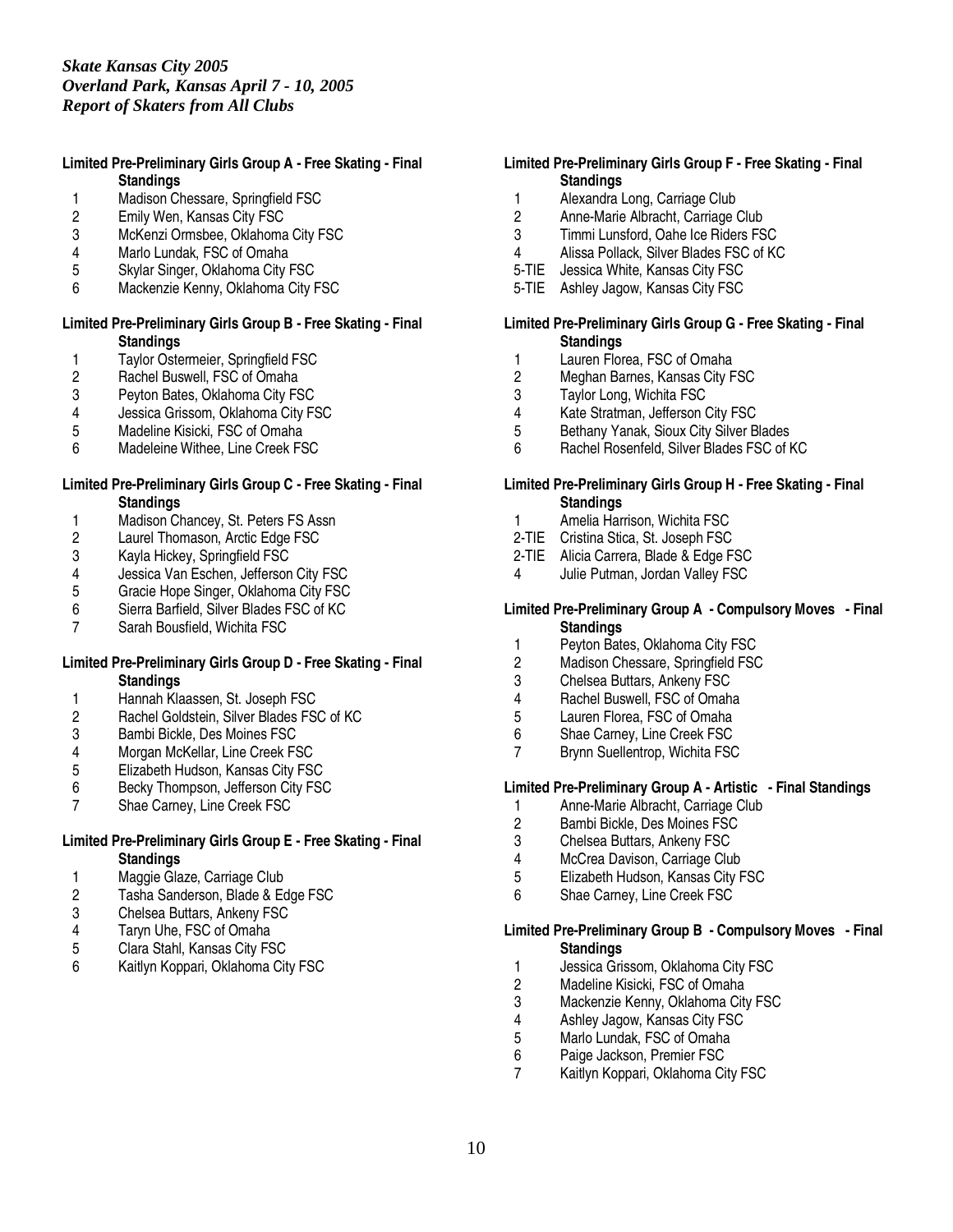# **Limited Pre-Preliminary Group B - Artistic - Final Standings**

- 1 Heath Watson, Kansas City FSC
- 2 Stephen Kucera, Kansas City FSC<br>3 Cristina Stica. St. Joseph FSC
- Cristina Stica, St. Joseph FSC
- 4 Hannah Klaassen, St. Joseph FSC
- 5 Tasha Sanderson, Blade & Edge FSC

#### **Limited Pre-Preliminary Group C - Compulsory Moves - Final Standings**

- 1 McKenzi Ormsbee, Oklahoma City FSC<br>2 Taylor Ostermeier, Springfield FSC
- 2 Taylor Ostermeier, Springfield FSC<br>3 Alissa Pollack, Silver Blades FSC of
- 3 Alissa Pollack, Silver Blades FSC of KC
- 4 Timmi Lunsford, Oahe Ice Riders FSC<br>5 Sydney Schierling, Silver Blades FSC
- 5 Sydney Schierling, Silver Blades FSC of KC
- 6 Amy Miller, Silver Blades FSC of KC
- 7 Morgan McKellar, Line Creek FSC

#### **Limited Pre-Preliminary Group D - Compulsory Moves - Final Standings**

- 1 Jessica White, Kansas City FSC<br>2 Rachel Stevenson, Line Creek F.
- Rachel Stevenson, Line Creek FSC
- 3 Skylar Singer, Oklahoma City FSC
- 4 Bethany Yanak, Sioux City Silver Blades
- Katie Wells, Wichita FSC
- 6 Taryn Uhe, FSC of Omaha
- 7 Kylie Brashear, Wichita FSC

## **Novice Ladies - Jumps - Final Standings**

- 1 Melissa Jaggers, Oklahoma City FSC<br>2 Samiera Abou-Nasr, FSC of Omaha
- Samiera Abou-Nasr, FSC of Omaha
- 3 Katie Donaldson, Wichita FSC
- 4 Rachel Girrens, Wichita FSC
- 5 Kathryn Cotton, Stars FSC of Texas<br>6 Jessica Hatfield. Springfield FSC
- 6 Jessica Hatfield, Springfield FSC
- Cassie Vogt, Silver Blades FSC of KC

## **Novice- Spins - Final Standings**

- 1 Rachel Girrens, Wichita FSC<br>2 Kathrvn Cotton, Stars FSC of
- Kathryn Cotton, Stars FSC of Texas
- 3 Hillary Roller, Kansas City FSC
- 
- 4 Katie Donaldson, Wichita FSC<br>5 Makavla Caumeran, Premier F 5 Makayla Caumeran, Premier FSC
- 6 Cassie Vogt, Silver Blades FSC of KC<br>7 Kara Mietlicki Wichita FSC
- Kara Mietlicki, Wichita FSC

# **Open Juvenile - Compulsory Moves - Final Standings**

- 1 Anna Grabowski, FSC of Omaha<br>2 Alexandra Dymoke, FSC of Minne
- 2 Alexandra Dymoke, FSC of Minneapolis
- 3 Monique Stranghoener, FSC of Omaha

## **Open Juvenile - Jumps - Final Standings**

- 1 Sarah Kahanic, Sioux City Silver Blades<br>2 Sarah Hanson, Sioux City Silver Blades
- 2 Sarah Hanson, Sioux City Silver Blades<br>3 Alyssa Dingman Wichita FSC
- 3 Alyssa Dingman, Wichita FSC

#### **Open Juvenile - Spins - Final Standings**

- 1 Anna Grabowski, FSC of Omaha
- 2 Monique Stranghoener, FSC of Omaha<br>3 Sarah Kahanic. Sioux City Silver Blades
- 3 Sarah Kahanic, Sioux City Silver Blades
- 4 Kelsey Koonse, Silver Blades FSC of KC<br>5 Amanda Cushing, Kansas City FSC
- 5 Amanda Cushing, Kansas City FSC<br>6 Kristin Canfield, Oklahoma City FSC
- Kristin Canfield, Oklahoma City FSC
- 7 Sarah Hanson, Sioux City Silver Blades
- 8 Alyssa Dingman, Wichita FSC

# **Open Juvenile Girls Group A - Free Skating - Final Standings**

- 1 Hannah DePriest, St. Joseph FSC<br>2 Monique Stranghoener, FSC of On
- 2 Monique Stranghoener, FSC of Omaha<br>3 Sarah Kahanic. Sioux City Silver Blades
- 3 Sarah Kahanic, Sioux City Silver Blades
- 4 Amanda Cushing, Kansas City FSC

#### **Open Juvenile Girls Group B - Free Skating - Final Standings**

- 1 Alyssa Dingman, Wichita FSC
- 2 Sarah Hanson, Sioux City Silver Blades
- 
- 3 Anna Grabowski, FSC of Omaha
- 4 Alexandra Dymoke, FSC of Minneapolis<br>5 Kristin Canfield, Oklahoma City FSC 5 Kristin Canfield, Oklahoma City FSC<br>6 Kelsey Koonse, Silver Blades FSC of
- 6 Kelsey Koonse, Silver Blades FSC of KC

#### **Open Pre-Juvenile - Compulsory Moves - Final Standings**

- 1 Samantha Millard, St. Louis SC<br>2 Sophie Staten, Kansas City FSC
- 2 Sophie Staten, Kansas City FSC<br>3 Claire Koukol. FSC of Omaha
- Claire Koukol, FSC of Omaha

## **Open Pre-Juvenile Girls - Free Skating - Final Standings**

- 1 Margaret Gramza, Kansas City FSC
- 2 Clarissa Shields, Kansas City FSC
- 3 Claire Koukol, FSC of Omaha

## **Pre-Juvenile - Artistic - Final Standings**

- 1 Alyxx Peterson, Des Moines FSC<br>2 Ashley Cain, Stars FSC of Texas
- 2 Ashley Cain, Stars FSC of Texas<br>3 Mary Kahanic, Sioux City Silver B
- 3 Mary Kahanic, Sioux City Silver Blades
- 4 Julie Aliber, Carriage FSC
- 5 Ashley Hartman, St. Joseph FSC
- 6 Victoria James, Silver Blades FSC of KC
- 7 Margaret Gramza, Kansas City FSC

#### **Pre-Juvenile Boys - Free Skating - Final Standings**

- 1 Joel Stahl, Kansas City FSC<br>2 Tyler Broderick. St. Joseph F
- 2 Tyler Broderick, St. Joseph FSC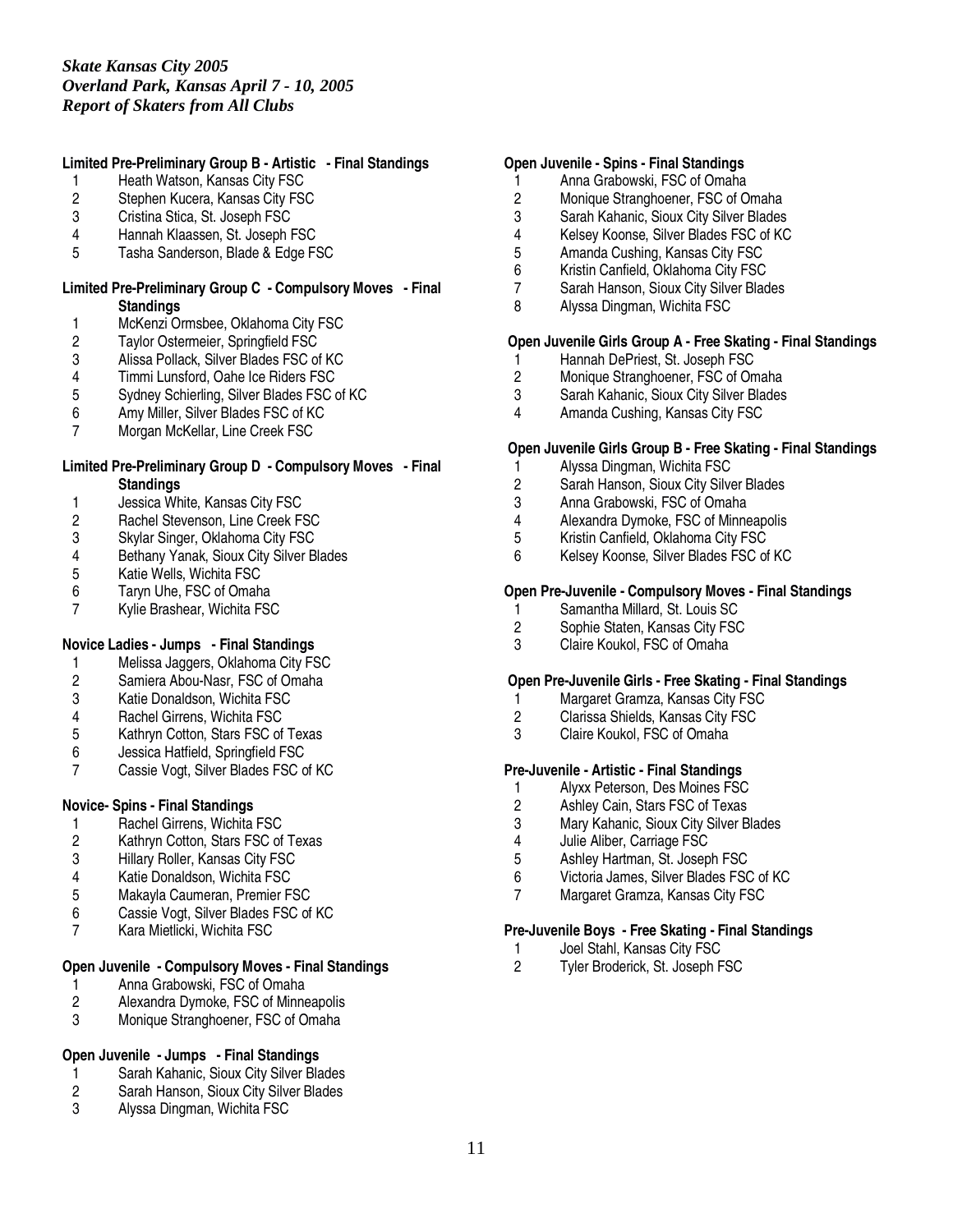## **Pre-Juvenile Girls - Jumps - Final Standings**

- 1 Anna Berry, Jefferson City FSC
- 2 Gabriela Borges, Springfield FSC<br>3 Amanda Teel. Des Moines FSC
- 3 Amanda Teel, Des Moines FSC
- 4 Elisabeth Kahanic, Sioux City Silver Blades
- 5 Anestasia Rujecan, Silver Blades FSC of KC<br>6 Claire Koukol. FSC of Omaha
- Claire Koukol, FSC of Omaha
- 7 Nichole Palaska, Line Creek FSC
- 8 Jessamine Turpen, FSC of Omaha
- 9 Emily Johnston, Sioux City Silver Blades

# **Pre-Juvenile Group A - Compulsory Moves - Final Standings**

- 1 Gabriela Borges, Springfield FSC<br>2 Elizabeth Guillot, Oklahoma City F
- 2 Elizabeth Guillot, Oklahoma City FSC<br>3 Alaina Deason, Oklahoma City FSC
- 3 Alaina Deason, Oklahoma City FSC<br>4 Anna Berry, Jefferson City FSC
- 4 Anna Berry, Jefferson City FSC<br>5 Ashley Cain, Stars FSC of Texas
- 5 Ashley Cain, Stars FSC of Texas
- 
- 6 Elizabeth Houle, St. Peters FS Assn.<br>7 Lexi Edler. Silver Blades FSC of KC Lexi Edler, Silver Blades FSC of KC

# **Pre-Juvenile Group A - Spins - Final Standings**

- 1 Gabriela Borges, Springfield FSC<br>2 Alaina Deason, Oklahoma City FS
- 2 Alaina Deason, Oklahoma City FSC<br>3 Mackenzie Devins, Silver Blades FS
- 3 Mackenzie Devins, Silver Blades FSC of KC<br>4 Ashley Cain, Stars FSC of Texas
- 4 Ashley Cain, Stars FSC of Texas<br>5 Abby Jasman, Sioux City Silver B
- 5 Abby Jasman, Sioux City Silver Blades<br>6 Victoria James. Silver Blades FSC of KO
- 6 Victoria James, Silver Blades FSC of KC
- 7 Cecily Boyle, Line Creek FSC

## **Pre-Juvenile Group B - Compulsory Moves - Final Standings**

- 1 Amanda Teel, Des Moines FSC
- 2 Emily VonHatten, St. Louis SC
- 3 Jessica Peters, FSC of Omaha
- 
- 4 Nichole Palaska, Line Creek FSC 5 Samantha Nichols, Silver Blades FSC of KC<br>6 Kelsey Strieter, CreveCoeur FSC
- 6 Kelsey Strieter, CreveCoeur FSC<br>7 Anestasia Ruiecan, Silver Blades
- 7 Anestasia Rujecan, Silver Blades FSC of KC<br>8 Jessamine Turpen. FSC of Omaha
- Jessamine Turpen, FSC of Omaha
- 9 Paige Marie Skillett, Star City FSC

# **Pre-Juvenile Group B - Spins - Final Standings**

- 1 Nichole Palaska, Line Creek FSC
- 2 Alyxx Peterson, Des Moines FSC<br>3 Jocelyn Mormann, FSC of Omaha
- 3 Jocelyn Mormann, FSC of Omaha
- 4 Mary Kahanic, Sioux City Silver Blades<br>5 Olivia Oltmanns, Sioux City Silver Blade
- 5 Olivia Oltmanns, Sioux City Silver Blades<br>6 Kelsey Strieter, CreveCoeur FSC
- Kelsey Strieter, CreveCoeur FSC
- 7 Asuka Okuyama, CreveCoeur FSC

## **Preliminary - Artistic - Final Standings**

- 1 Alexandra Kutz, Des Moines FSC
- 2 Emily Johnston, Sioux City Silver Blades<br>3 Bailev Eppard. Des Moines FSC
- Bailey Eppard, Des Moines FSC
- 4 Samantha Waldmire, Springfield FSC<br>5 Daniela Moody, Silver Blades FSC of I
- 5 Daniela Moody, Silver Blades FSC of KC
- Kaitlyn Moody, Silver Blades FSC of KC
- 7 Katherine Lazoritz, FSC of Omaha
- 8 Logan Roberts, Silver Blades FSC of KC

# **Preliminary Boys - Free Skating - Final Standings**

- 1 Jason Cohn, St. Louis SC<br>2 Grant Zizzo, Silver Blades
- 2 Grant Zizzo, Silver Blades FSC of KC<br>3 Alan Perel. Silver Blades FSC of KC
- Alan Perel, Silver Blades FSC of KC

# **Preliminary Boys - Compulsory Moves - Final Standings**

- 1 Jason Cohn, St. Louis SC<br>2 Grant Zizzo. Silver Blades
- 2 Grant Zizzo, Silver Blades FSC of KC

## **Preliminary Girls Group A - Free Skating - Final Standings**

- 1 Gracie Gold, Jordan Valley FSC<br>2 Evann Mitchell, Oklahoma City F
- 2 Evann Mitchell, Oklahoma City FSC<br>3 Ashlie Griffith. Premier FSC
- 3 Ashlie Griffith, Premier FSC<br>4 Elysse Brenner, Oklahoma (
- 4 Elysse Brenner, Oklahoma City FSC<br>5 Kamala Frazier, Oklahoma City FSC
- 5 Kamala Frazier, Oklahoma City FSC<br>6 Madalyn Bowlby, FSC of Omaha
- 6 Madalyn Bowlby, FSC of Omaha
- 7 Carly Gold, Jordan Valley FSC<br>8 Samantha Friedman, CreveCoe
- Samantha Friedman, CreveCoeur FSC

## **Preliminary Girls Group B - Free Skating - Final Standings**

- 1 Hannah Dowell, Oklahoma City FSC
- 2 Morgan Brown, Des Moines FSC
- 3 Bailey Eppard, Des Moines FSC<br>4 Amanda Ahadizadeh. Oklahoma
- 4 Amanda Ahadizadeh, Oklahoma City FSC<br>5 Abby Jasman, Sioux City Silver Blades
- 5 Abby Jasman, Sioux City Silver Blades
- 6 Natalie Pare, Silver Blades FSC of KC
- 7 Paige Marie Skillett, Star City FSC<br>8 Alexandra Kutz, Des Moines FSC
- 8 Alexandra Kutz, Des Moines FSC

## **Preliminary Girls Group C - Free Skating - Final Standings**

- 1 Anna Krug, Springfield FSC<br>2 Emily Johnston, Sioux City S
- 2 Emily Johnston, Sioux City Silver Blades
- 3 Jessamine Turpen, FSC of Omaha<br>4 Rachel Ketchmark. FSC of Omaha
- 4 Rachel Ketchmark, FSC of Omaha<br>5 Asuka Okuyama, CreveCoeur FSC
- 5 Asuka Okuyama, CreveCoeur FSC
- 6 Katherine Lazoritz, FSC of Omaha
- Kaitlyn Moody, Silver Blades FSC of KC
- 8 Logan Roberts, Silver Blades FSC of KC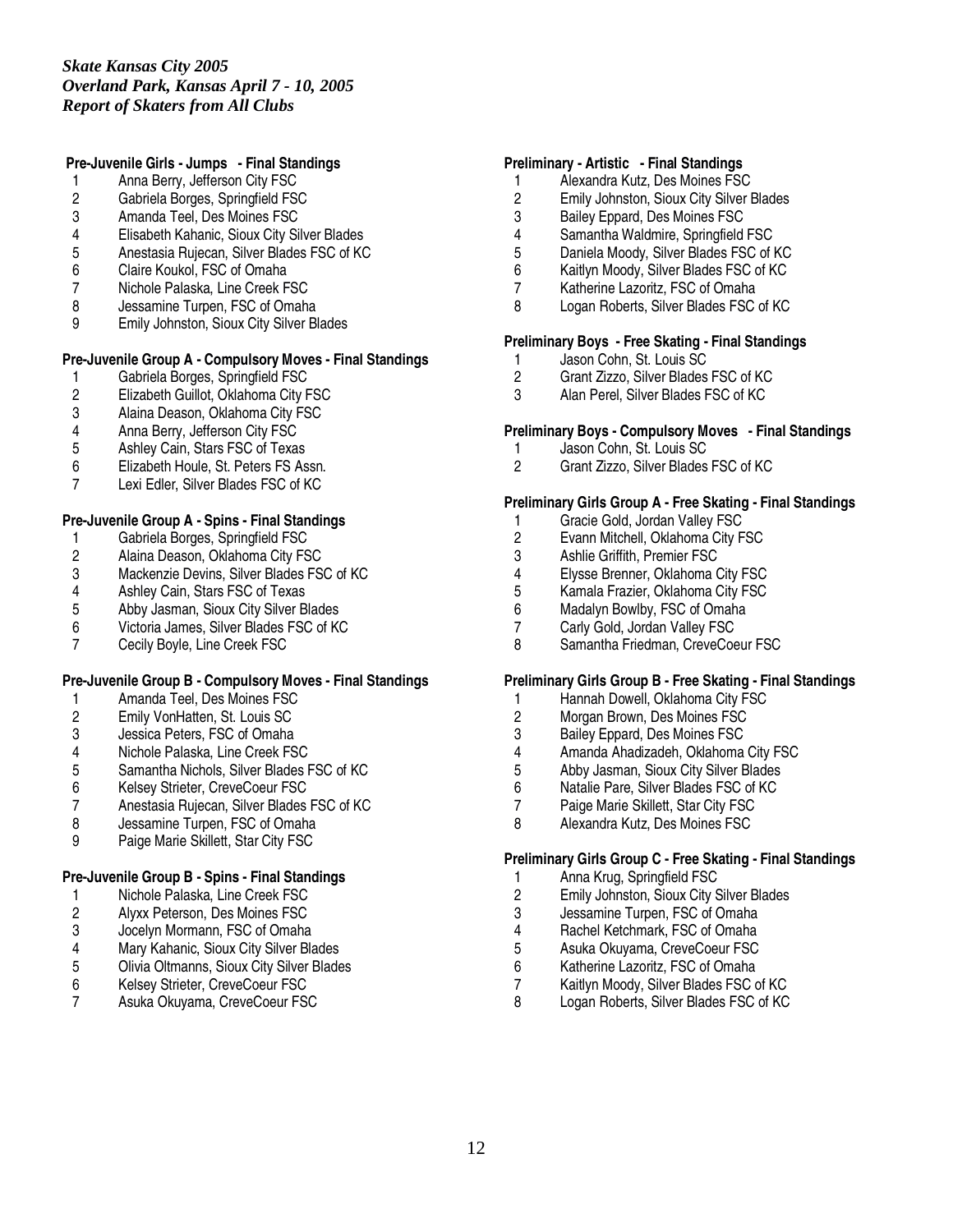## **Preliminary Girls Group D - Free Skating - Final Standings**

- 1 Emily VonHatten, St. Louis SC
- 2 Samantha Millard, St. Louis SC<br>3 Laura Riefler. Springfield FSC
- Laura Riefler, Springfield FSC
- 4 Daniela Moody, Silver Blades FSC of KC
- 5 Kelsey Strieter, CreveCoeur FSC<br>6 Shelby Crawford, Kansas City FS
- Shelby Crawford, Kansas City FSC
- 7 Samantha Waldmire, Springfield FSC

#### **Preliminary Group A - Compulsory Moves - Final Standings**

- 1 Morgan Brown, Des Moines FSC<br>2 Madalyn Bowlby, FSC of Omaha
- 2 Madalyn Bowlby, FSC of Omaha<br>3 Elysse Brenner, Oklahoma City F
- 3 Elysse Brenner, Oklahoma City FSC
- 4 Amanda Ahadizadeh, Oklahoma City FSC<br>5 Alvssa Craig. FSC of Omaha
- 5 Alyssa Craig, FSC of Omaha
- 6 Shelby Crawford, Kansas City FSC
- 7 Alicia Carrera, Blade & Edge FSC
- 8 Madison Chancey, St. Peters FS Assn
- 9 Hannah Anderson, Line Creek FSC

## **Preliminary Group A - Jumps - Final Standings**

- 1 Morgan Brown, Des Moines FSC<br>2 Hannah Dowell, Oklahoma City F
- 2 Hannah Dowell, Oklahoma City FSC<br>3 Clare Donaldson, Stars FSC of Texas
- 3 Clare Donaldson, Stars FSC of Texas<br>4 Brooklyn Frazier, Oklahoma City FSC
- Brooklyn Frazier, Oklahoma City FSC
- 5 Alyssa Craig, FSC of Omaha<br>6 Michele Guarnieri. St. Peter's
- Michele Guarnieri, St. Peter's Rec Plex

## **Preliminary Group A - Spins - Final Standings**

- 1 Brooklyn Frazier, Oklahoma City FSC<br>2 Madalyn Bowlby, FSC of Omaha
- Madalyn Bowlby, FSC of Omaha
- 3 Allyson Francis, St. Joseph FSC
- 
- 4 Amanda Ahadizadeh, Oklahoma City FSC<br>5 Alicia Carrera. Blade & Edge FSC
- 5 Alicia Carrera, Blade & Edge FSC<br>6 Sarah Bousfield, Wichita FSC Sarah Bousfield, Wichita FSC

## **Preliminary Group B - Compulsory Moves - Final Standings**

- 1 Hannah Dowell, Oklahoma City FSC<br>2 Ashlie Griffith. Premier FSC
- 2 Ashlie Griffith, Premier FSC
- 3 Kamala Frazier, Oklahoma City FSC
- 4 Clare Donaldson, Stars FSC of Texas<br>5 Samantha Friedman, CreveCoeur FSC
- 5 Samantha Friedman, CreveCoeur FSC
- 6 Michele Guarnieri, St. Peter's Rec Plex
- Madison Havel, St. Louis SC
- 8 Emily Glaze, Carriage Club

# **Preliminary Group B - Jumps - Final Standings**

- 1 Kelsey Strieter, CreveCoeur FSC<br>2 Abby Jasman, Sioux City Silver Bl
- 2 Abby Jasman, Sioux City Silver Blades<br>3 Meg Jarman, Oklahoma City FSC
- 3 Meg Jarman, Oklahoma City FSC<br>4 Asuka Okuvama. CreveCoeur FSC
- 4 Asuka Okuyama, CreveCoeur FSC
- 5 Natalie Pare, Silver Blades FSC of KC
- 6 Jason Cohn, St. Louis SC

## **Preliminary Group B - Spins - Final Standings**

- 1 Samantha Friedman, CreveCoeur FSC
- 2 Kamala Frazier, Oklahoma City FSC<br>3 Hannah Klaassen. St. Joseph FSC
- Hannah Klaassen, St. Joseph FSC
- 4 Emily Johnston, Sioux City Silver Blades<br>5 Rachel Ketchmark. FSC of Omaha
- 5 Rachel Ketchmark, FSC of Omaha<br>6 Evann Mitchell, Oklahoma City FSC
- 6 Evann Mitchell, Oklahoma City FSC
- 7 Michele Guarnieri, St. Peter's Rec Plex

#### **Preliminary Group C - Compulsory Moves - Final Standings**

- 1 Abby Jasman, Sioux City Silver Blades<br>2 Evann Mitchell, Oklahoma City FSC
- 2 Evann Mitchell, Oklahoma City FSC<br>3 Rachel Ketchmark, FSC of Omaha
- 3 Rachel Ketchmark, FSC of Omaha<br>4 Emily Johnston, Sioux City Silver Bl
- 4 Emily Johnston, Sioux City Silver Blades<br>5 Anna Krug, Springfield FSC
- 5 Anna Krug, Springfield FSC
- 6 Daniela Moody, Silver Blades FSC of KC
- 7 Alexandra Kutz, Des Moines FSC
- 8 Katherine Lazoritz, FSC of Omaha
- 9 Katherine Higdon, Silver Blades FSC of KC

## **Preliminary Group C - Spins - Final Standings**

- 1 Laura Riefler, Springfield FSC<br>2 Katie Sanderson, Blade & Edg
- 2 Katie Sanderson, Blade & Edge FSC<br>3 Emily Wen, Kansas City FSC
- 3 Emily Wen, Kansas City FSC<br>4 Kaitlyn Moody, Silver Blades I
- Kaitlyn Moody, Silver Blades FSC of KC
- 5 Amy Sevcik, Silver Blades FSC of KC<br>6 Jenna Pedersen. Kansas City FSC
- Jenna Pedersen, Kansas City FSC

## **Preliminary Group D - Compulsory Moves - Final Standings**

- 1 Samantha Waldmire, Springfield FSC
- 2 Allie Rosemann, Metro Edge FSC of MO
- 3 Asuka Okuyama, CreveCoeur FSC
- 4 Ashley Young, Sooner Skating Club<br>5 Zoe Sabido. Kansas City FSC
- 5 Zoe Sabido, Kansas City FSC<br>6 Katie Sanderson, Blade & Edg
- 6 Katie Sanderson, Blade & Edge FSC<br>7 Julia Peterson. Star City FSC
- 7 Julia Peterson, Star City FSC<br>8 Ashlyn Danielle Rav. St. Louis
- Ashlyn Danielle Ray, St. Louis SC

# **Preliminary Pairs \*Exhibition\* - Free Skating - Final Standings**

- 1 .
- $\frac{1}{2}$
- Emily Watson, Kansas City FSC
- 2 Heath Watson, Kansas City FSC

#### **Pre-Preliminary - Artistic - Final Standings**

- 1 Augi Grasis, Line Creek FSC<br>2 Ashley Young, Sooner Skating
- 2 Ashley Young, Sooner Skating Club<br>3 Erin Russell, Line Creek FSC
- 3 Erin Russell, Line Creek FSC<br>4 Allyson Francis. St. Joseph FS
- 4 Allyson Francis, St. Joseph FSC<br>5 Jamie Blaine. Jordan Vallev FSC
- 5 Jamie Blaine, Jordan Valley FSC<br>6 Mackenzie Osborne, Silver Blade
- Mackenzie Osborne, Silver Blades FSC of KC
- 7 Samantha Meier, Kansas City FSC<br>8 Katherine Higdon, Silver Blades FS
- Katherine Higdon, Silver Blades FSC of KC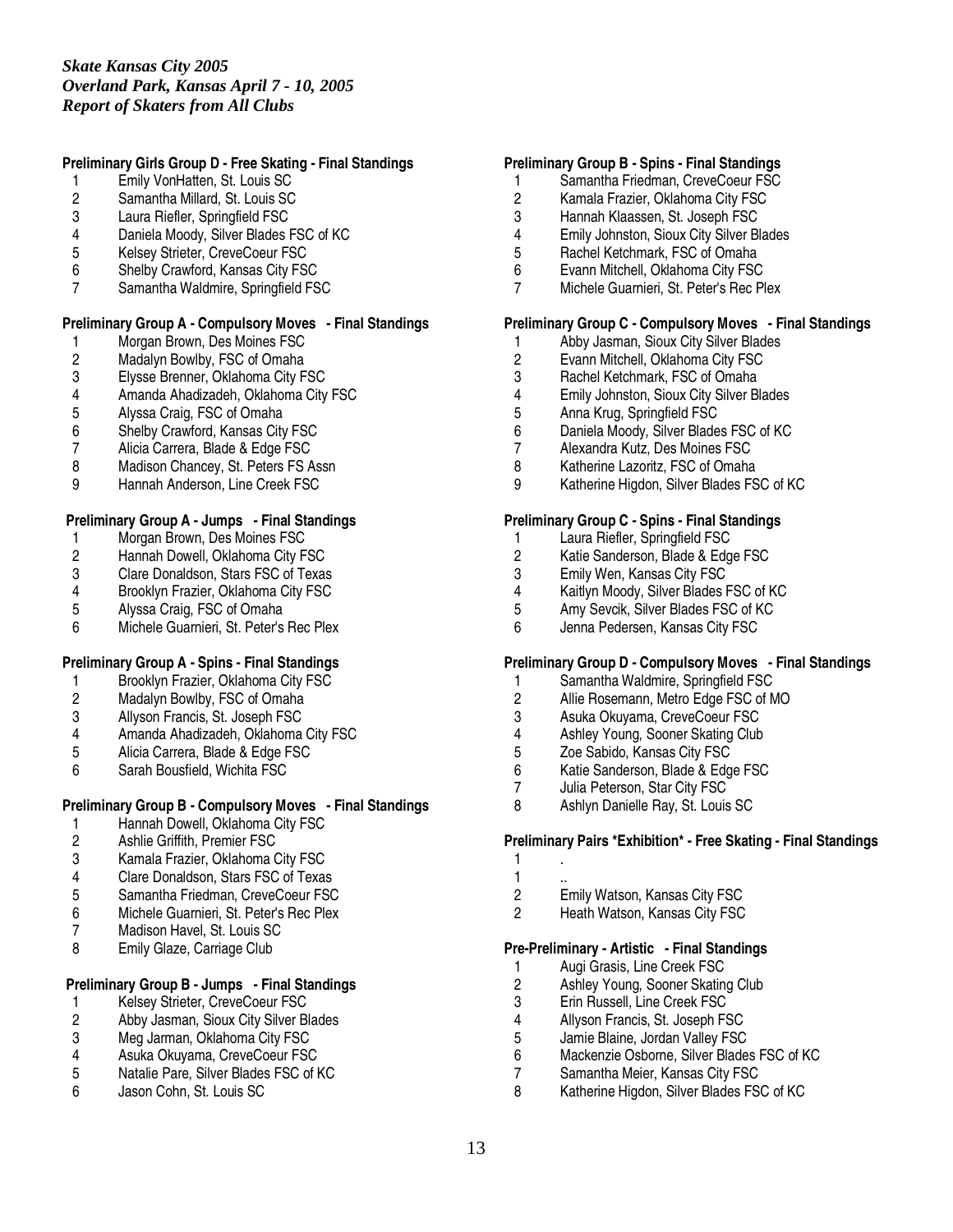# **Pre-Preliminary Girls Group A - Free Skating - Final Standings**

- 1 Barbie Long, Metro Edge FSC
- 2 Nicole Ketchmark, FSC of Omaha<br>3 Jennifer Leatherwood. Premier FSC
- 3 Jennifer Leatherwood, Premier FSC
- 4 Alison Yeung, Silver Blades FSC of KC
- 5 Brooklyn Frazier, Oklahoma City FSC<br>6 Rachael Robev. FSC of Omaha
- Rachael Robey, FSC of Omaha
- 7 Clare Donaldson, Stars FSC of Texas
- 8 Amy Sevcik, Silver Blades FSC of KC
- 9 Rachel Stanley, Premier FSC

# **Pre-Preliminary Girls Group B - Free Skating - Final Standings**

- 1 Angela Stanley, Metro Edge FSC of MO<br>2 Michele Guarnieri, St. Peter's Rec Plex
- 2 Michele Guarnieri, St. Peter's Rec Plex<br>3 Alexandra Marianos, Oklahoma City FS
- 3 Alexandra Marianos, Oklahoma City FSC
- 4 Katherine Higdon, Silver Blades FSC of KC
- 5 Ashlyn Danielle Ray, St. Louis SC
- 6 Mackenzie Osborne, Silver Blades FSC of KC

#### **Pre-Preliminary Girls Group C - Free Skating - Final Standings**

- 1 Madison Havel, St. Louis SC<br>2 Zoe Sabido, Kansas City FSC
- 2 Zoe Sabido, Kansas City FSC<br>3 Allie Rosemann, Metro Edge F
- 3 Allie Rosemann, Metro Edge FSC of MO<br>4 Meg Jarman, Oklahoma City FSC
- 4 Meg Jarman, Oklahoma City FSC<br>5 Jodie Putman, Jordan Valley FSC
- 5 Jodie Putman, Jordan Valley FSC
- 6 Jamie Blaine, Jordan Valley FSC
- 7 Tabitha Feitel, Silver Blades FSC of KC

## **Pre-Preliminary Girls Group D - Free Skating - Final Standings**

- 
- 1 Ashley Young, Sooner Skating Club<br>2 Hannah Anderson, Line Creek FSC 2 Hannah Anderson, Line Creek FSC<br>3 Alyssa Craig, FSC of Omaha
- 3 Alyssa Craig, FSC of Omaha
- 4 Allyson Francis, St. Joseph FSC<br>5 Jenna Pedersen, Kansas City FS
- 5 Jenna Pedersen, Kansas City FSC<br>6 Erin Russell, Line Creek FSC
- 6 Erin Russell, Line Creek FSC<br>7 McCrea Davison, Carriage Clu
- 7 McCrea Davison, Carriage Club<br>8 Julia Peterson, Star City FSC
- 8 Julia Peterson, Star City FSC<br>9 Keelia Corcoran, Silver Blades
- 9 Keelia Corcoran, Silver Blades FSC of KC

# **Pre-Preliminary Group A - Compulsory Moves - Final Standings**

- 1 Anne-Marie Albracht, Carriage Club
- 2 Meghan Barnes, Kansas City FSC<br>3 Sarah Bousfield. Wichita FSC
- 3 Sarah Bousfield, Wichita FSC
- 4 Sierra Barfield, Silver Blades FSC of KC
- 5 McCrea Davison, Carriage Club<br>6 Keelia Corcoran, Silver Blades F
- 6 Keelia Corcoran, Silver Blades FSC of KC

## **Pre-Preliminary Group A - Jumps - Final Standings**

- 1 Madison Chessare, Springfield FSC
- 2 Rachel Goldstein, Silver Blades FSC of KC<br>3 Kavla Hickev. Springfield FSC
- 3 Kayla Hickey, Springfield FSC
- 4 Tabitha Feitel, Silver Blades FSC of KC
- 5 Bambi Bickle, Des Moines FSC<br>6 McCrea Davison, Carriage Club
- McCrea Davison, Carriage Club

#### **Pre-Preliminary Group A - Spins - Final Standings**

- 1 Madison Chessare, Springfield FSC<br>2 Peyton Bates, Oklahoma City FSC
- 2 Peyton Bates, Oklahoma City FSC<br>3 Tabitha Feitel, Silver Blades FSC of
- Tabitha Feitel, Silver Blades FSC of KC
- 4 Rachel Buswell, FSC of Omaha<br>5 Chelsea Buttars. Ankeny FSC
- 5 Chelsea Buttars, Ankeny FSC<br>6 Lauren Florea. FSC of Omaha
- Lauren Florea, FSC of Omaha
- 7 Bambi Bickle, Des Moines FSC<br>8 McCrea Davison, Carriage Club
- McCrea Davison, Carriage Club

#### **Pre-Preliminary Group B - Compulsory Moves - Final Standings**

- 1 Brooklyn Frazier, Oklahoma City FSC
- 2 Amelia Harrison, Wichita FSC<br>3 Tabitha Feitel. Silver Blades F
- 3 Tabitha Feitel, Silver Blades FSC of KC<br>4 Kavla Hickev. Springfield FSC
- 4 Kayla Hickey, Springfield FSC<br>5 Terryl Ann Fritz, Oklahoma City
- 5 Terryl Ann Fritz, Oklahoma City FSC
- 6 Maggie Glaze, Carriage Club

#### **Pre-Preliminary Group B - Jumps - Final Standings**

- 1 Taylor Long, Wichita FSC<br>2 Barbie Long, Metro Edge I
- Barbie Long, Metro Edge FSC
- 3 Kaitlyn Koppari, Oklahoma City FSC
- 4 Marlo Lundak, FSC of Omaha
- 5 Mackenzie Kenny, Oklahoma City FSC<br>6 Elizabeth Hudson, Kansas City FSC
- 6 Elizabeth Hudson, Kansas City FSC

## **Pre-Preliminary Group B - Spins - Final Standings**

- 1 Nicole Ketchmark, FSC of Omaha<br>2 Rachel Goldstein, Silver Blades FS
- 2 Rachel Goldstein, Silver Blades FSC of KC
- 3 Jessica Grissom, Oklahoma City FSC
- 
- 4 Augi Grasis, Line Creek FSC<br>5 Amelia Harrison, Wichita FSC 5 Amelia Harrison, Wichita FSC
- 6 Alexandra Long, Carriage Club
- 7 Madeline Kisicki, FSC of Omaha

#### **Pre-Preliminary Group C - Compulsory Moves - Final Standings**

- 1 Barbie Long, Metro Edge FSC<br>2 Nicole Ketchmark, FSC of Oma
- Nicole Ketchmark, FSC of Omaha
- 3 Meg Jarman, Oklahoma City FSC<br>4 Mackenzie Osborne, Silver Blades
- 4 Mackenzie Osborne, Silver Blades FSC of KC<br>5 Alexandra Marianos. Oklahoma City FSC
- 5 Alexandra Marianos, Oklahoma City FSC
- 6-TIE Taylor Long, Wichita FSC
- 6-TIE Alexandra Long, Carriage Club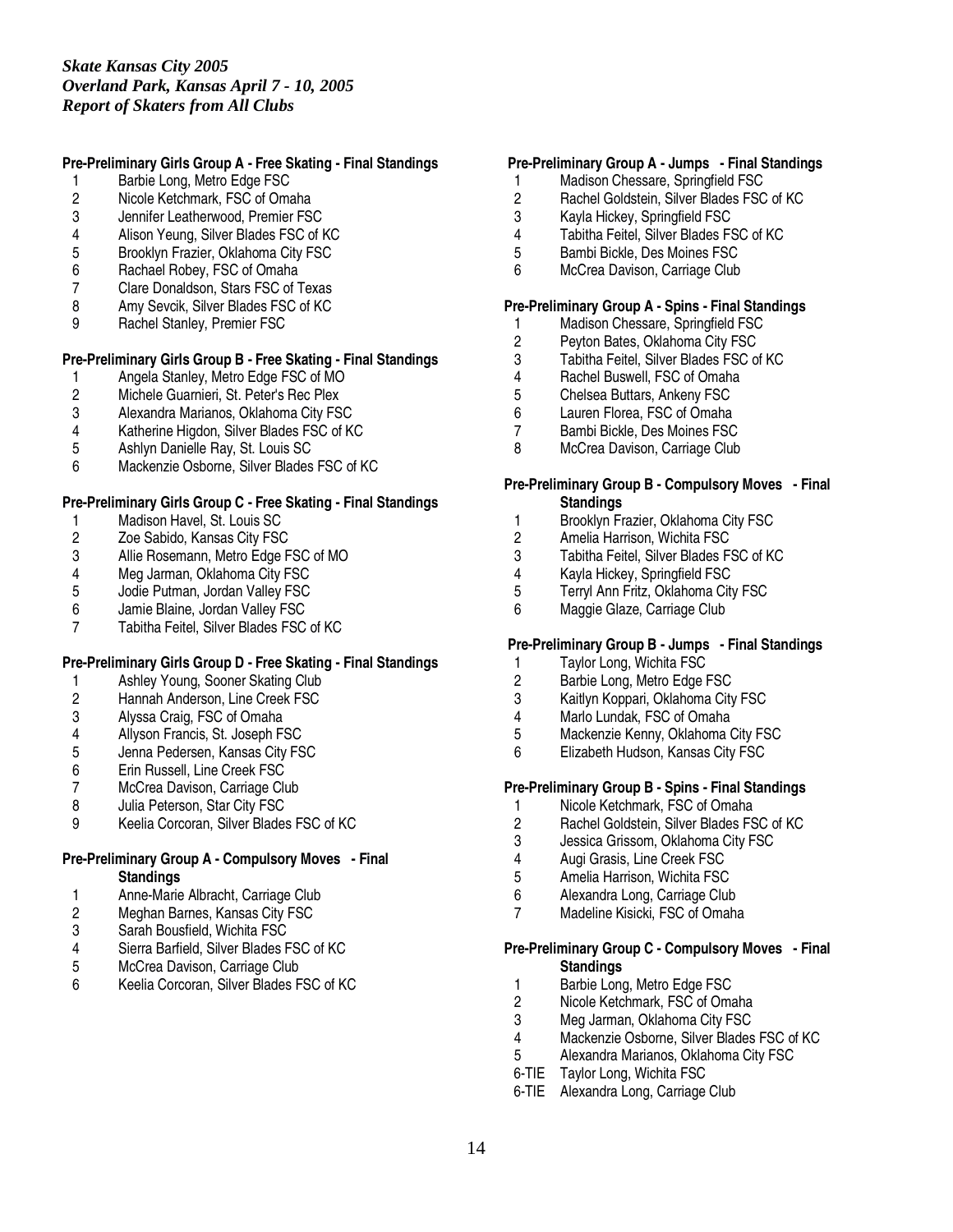# **Pre-Preliminary Group C - Jumps - Final Standings**

- 1 Taylor Ostermeier, Springfield FSC
- 2 McKenzi Ormsbee, Oklahoma City FSC<br>3 Laurel Thomason. Arctic Edge FSC
- Laurel Thomason, Arctic Edge FSC
- 4 Cristina Stica, St. Joseph FSC
- 5 Timmi Lunsford, Oahe Ice Riders FSC<br>6 Bethany Yanak, Sioux City Silver Blade
- 6 Bethany Yanak, Sioux City Silver Blades
- 7 Taryn Uhe, FSC of Omaha

# **Pre-Preliminary Group C - Spins - Final Standings**

- 
- 1 Barbie Long, Metro Edge FSC<br>2 Taylor Ostermeier, Springfield 2 Taylor Ostermeier, Springfield FSC<br>3 Rachael Robey, FSC of Omaha
- 3 Rachael Robey, FSC of Omaha<br>4 Alexandra Marianos. Oklahoma
- 4 Alexandra Marianos, Oklahoma City FSC<br>5 Timmi Lunsford. Oahe Ice Riders FSC
- 5 Timmi Lunsford, Oahe Ice Riders FSC
- 6 Gracie Hope Singer, Oklahoma City FSC<br>7 Skylar Singer, Oklahoma City FSC
- Skylar Singer, Oklahoma City FSC

#### **Pre-Preliminary Group D - Compulsory Moves - Final Standings**

- 1 Alison Yeung, Silver Blades FSC of KC<br>2 Emily Wen, Kansas City FSC
- 2 Emily Wen, Kansas City FSC<br>3 Rachael Robey, FSC of Omal
- 3 Rachael Robey, FSC of Omaha<br>4 Cristina Stica, St. Joseph FSC
- 4 Cristina Stica, St. Joseph FSC<br>5 Rachel Stanley, Premier FSC
- 5 Rachel Stanley, Premier FSC
- 6 Rachel Rosenfeld, Silver Blades FSC of KC
- 7 Gracie Hope Singer, Oklahoma City FSC

# **Pre-Preliminary Group D - Spins - Final Standings**

- 1 Cristina Stica, St. Joseph FSC<br>2 Bethany Yanak, Sioux City Silv
- 2 Bethany Yanak, Sioux City Silver Blades
- 3 Kate Stratman, Jefferson City FSC<br>4 Jessica Van Eschen, Jefferson City
- 4 Jessica Van Eschen, Jefferson City FSC<br>5 Laurel Thomason, Arctic Edge FSC
- 5 Laurel Thomason, Arctic Edge FSC<br>6 Becky Thompson, Jefferson City FS
- 6 Becky Thompson, Jefferson City FSC<br>7 Madeleine Withee. Line Creek FSC
- Madeleine Withee, Line Creek FSC

## **Solo Dance Canasta Tango - Compulsory Dance - Final Standings**

- 1 Jessica White, Kansas City FSC<br>2 Kelly Freeman, Silver Blades FS
- 2 Kelly Freeman, Silver Blades FSC of KC<br>3 Jenna Pedersen, Kansas City FSC
- Jenna Pedersen, Kansas City FSC
- 4 Bethany Yanak, Sioux City Silver Blades

# **Solo Dance Cha-Cha Group A - Compulsory Dance - Final Standings**

- 1 Abby Jasman, Sioux City Silver Blades<br>2 Elisabeth Kahanic, Sioux City Silver Bla
- 2 Elisabeth Kahanic, Sioux City Silver Blades<br>3 Joel Stahl, Kansas City FSC
- 3 Joel Stahl, Kansas City FSC<br>4 Kelly Freeman. Silver Blades
- 4 Kelly Freeman, Silver Blades FSC of KC
- 5 Bob Seymour, Silver Blades FSC of KC

## **Solo Dance Cha-Cha Group B - Compulsory Dance - Final Standings**

- 1 Sarah Jesse, Sioux City Silver Blades<br>2 Sarah Hanson, Sioux City Silver Blade
- Sarah Hanson, Sioux City Silver Blades
- 3 Jacqueline Cote, Silver Blades FSC of KC
- 4 Ashley Young, Sooner Skating Club<br>5 Kate-Lynn Duethman, Tulsa FSC
- 5 Kate-Lynn Duethman, Tulsa FSC

#### **Solo Dance Fiesta Tango - Compulsory Dance - Final Standings**

- 1 Mary Kahanic, Sioux City Silver Blades<br>2 Olivia Oltmanns, Sioux City Silver Blade
- 2 Olivia Oltmanns, Sioux City Silver Blades<br>3 Abby Jasman, Sioux City Silver Blades
- 3 Abby Jasman, Sioux City Silver Blades
- 4 Sarah Jesse, Sioux City Silver Blades<br>5 Augi Grasis. Line Creek FSC
- 5 Augi Grasis, Line Creek FSC
- 6 Jacqueline Cote', Silver Blades FSC of KC
- 7 Clarissa Shields, Kansas City FSC<br>8 Sarah Hanson, Sioux City Silver Bla
- 8 Sarah Hanson, Sioux City Silver Blades
- 9 Bob Seymour, Silver Blades FSC of KC

## **Solo Dance Fourteenstep - Compulsory Dance - Final Standings**

- 1 Jennifer Kahanic, Sioux City Silver Blades<br>2 Camille Fowler, Sioux City Silver Blades
- 2 Camille Fowler, Sioux City Silver Blades<br>3 Sarah Kahanic, Sioux City Silver Blades
- 3 Sarah Kahanic, Sioux City Silver Blades
- 4 Angela Stanley, Metro Edge FSC of MO<br>5 Shawna White. Kansas City FSC
- 5 Shawna White, Kansas City FSC<br>6 Jason Cohn. St. Louis SC
- Jason Cohn, St. Louis SC

## **Solo Dance Foxtrot - Compulsory Dance - Final Standings**

- 1 Emily Oltmanns, Sioux City Silver Blades
- 2 Alex Meyer, Silver Blades FSC of KC

#### **Solo Dance Rhythm Blues - Compulsory Dance - Final Standings**

- 1 Joel Stahl, Kansas City FSC<br>2 Jessica White. Kansas City F
- 2 Jessica White, Kansas City FSC
- 3 Jenna Pedersen, Kansas City FSC
- 4 Bethany Yanak, Sioux City Silver Blades
- 5 Jordan Buttermore, Sioux City Silver Blades

## **Solo Dance Rocker Foxtrot - Compulsory Dance - Final Standings**

1 Emily Oltmanns, Sioux City Silver Blades